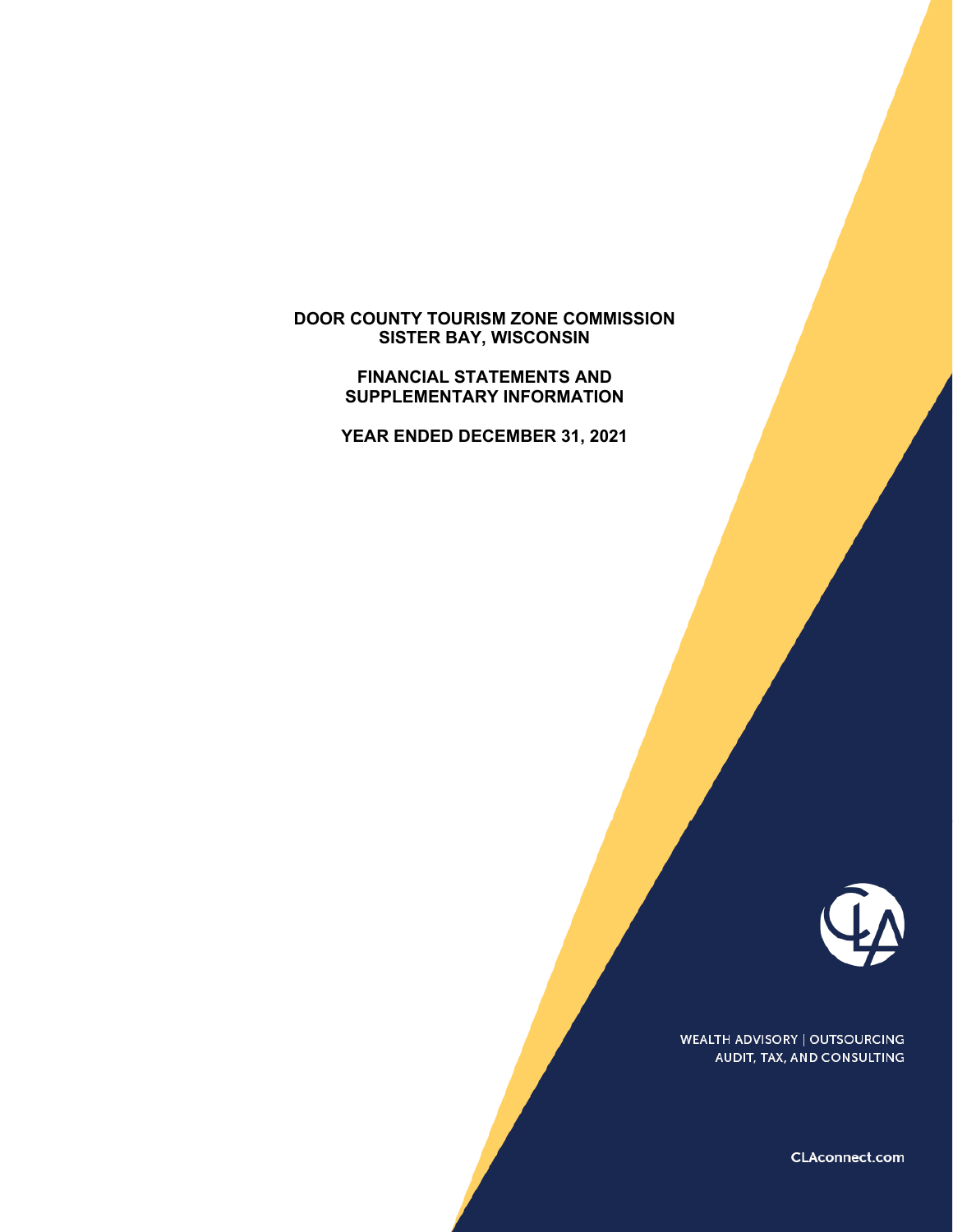### **DOOR COUNTY TOURISM ZONE COMMISSION SISTER BAY, WISCONSIN TABLE OF CONTENTS YEAR ENDED DECEMBER 31, 2021**

| <b>INDEPENDENT AUDITORS' REPORT</b>                                                                                                                                                                                                                     | 1              |
|---------------------------------------------------------------------------------------------------------------------------------------------------------------------------------------------------------------------------------------------------------|----------------|
| <b>FINANCIAL STATEMENTS</b>                                                                                                                                                                                                                             |                |
| <b>STATEMENT OF NET POSITION</b>                                                                                                                                                                                                                        | 6              |
| STATEMENT OF REVENUES, EXPENSES, AND CHANGES IN NET<br><b>POSITION</b>                                                                                                                                                                                  | $\overline{7}$ |
| <b>STATEMENT OF CASH FLOWS</b>                                                                                                                                                                                                                          | 8              |
| STATEMENT OF FIDUCIARY NET POSITION - TAX COLLECTION<br><b>CUSTODIAL FUND</b>                                                                                                                                                                           | 9              |
| STATEMENT OF CHANGES IN FIDUCIARY NET POSITION - TAX<br><b>COLLECTION CUSTODIAL FUND</b>                                                                                                                                                                | 10             |
| <b>NOTES TO FINANCIAL STATEMENTS</b>                                                                                                                                                                                                                    | 11             |
| <b>REQUIRED SUPPLEMENTARY INFORMATION</b>                                                                                                                                                                                                               |                |
| SCHEDULE OF PROPORTIONATE SHARE OF THE NET PENSION<br><b>LIABILITY (ASSET) - WISCONSIN RETIREMENT SYSTEM</b>                                                                                                                                            | 25             |
| <b>SCHEDULE OF CONTRIBUTIONS - WISCONSIN RETIREMENT SYSTEM</b>                                                                                                                                                                                          | 25             |
| NOTES TO REQUIRED SUPPLEMENTARY INFORMATION                                                                                                                                                                                                             | 25             |
| <b>SUPPLEMENTARY INFORMATION</b>                                                                                                                                                                                                                        |                |
| SCHEDULE OF ROOM TAX REVENUE BY MUNICIPALITY                                                                                                                                                                                                            | 27             |
| ADDITIONAL INDEPENDENT AUDITORS' REPORT FOR FINANCIAL<br><b>STATEMENTS</b>                                                                                                                                                                              |                |
| <b>INDEPENDENT AUDITORS' REPORT ON INTERNAL CONTROL OVER</b><br><b>FINANCIAL REPORTING AND ON COMPLIANCE AND OTHER MATTERS</b><br><b>BASED ON AN AUDIT OF FINANCIAL STATEMENTS PERFORMED IN</b><br><b>ACCORDANCE WITH GOVERNMENT AUDITING STANDARDS</b> | 29             |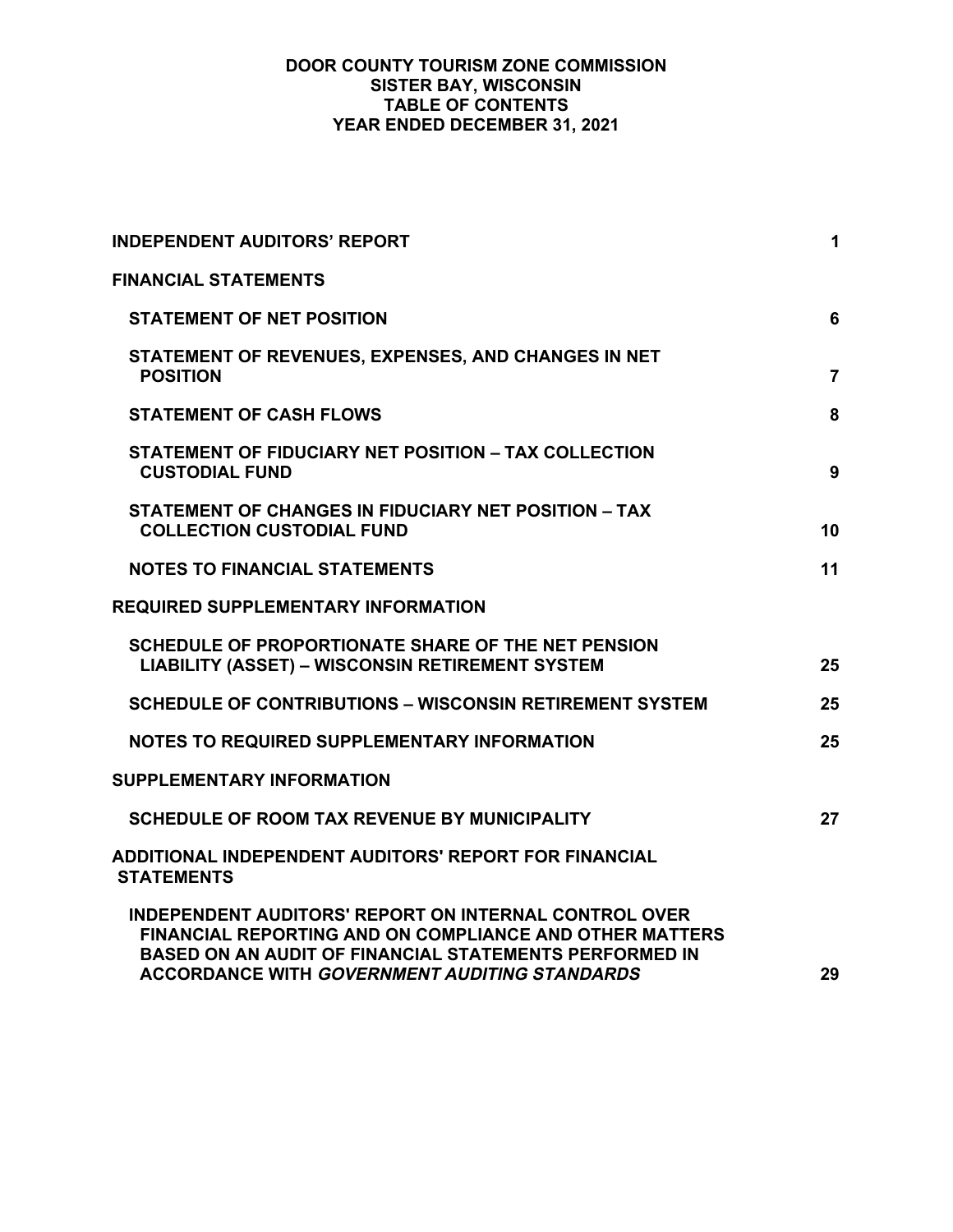

# **INDEPENDENT AUDITORS' REPORT**

To the Commissioners Door County Tourism Zone Commission Sister Bay, Wisconsin

### **Report on the Audit of the Financial Statements**

### *Opinions*

We have audited the accompanying financial statements of the business-type activities and fiduciary activities of the Door County Tourism Zone Commission, Sister Bay, Wisconsin (the Commission), as of and for the year ended December 31, 2021, and the related notes to the financial statements, which collectively comprise the Commission's basic financial statements as listed in the table of contents.

In our opinion, the financial statements referred to above present fairly, in all material respects, the respective financial position the Commission, as of December 31, 2021, and the respective changes in financial position, and, where applicable, cash flows thereof for the year then ended in accordance with accounting principles generally accepted in the United States of America.

### *Basis for Opinions*

We conducted our audit in accordance with auditing standards generally accepted in the United States of America (GAAS) and the standards applicable to financial audits contained in *Government Auditing Standards*, issued by the Comptroller General of the United States. Our responsibilities under those standards are further described in the Auditors' Responsibilities for the Audit of the Financial Statements section of our report. We are required to be independent of the Commission and to meet our other ethical responsibilities, in accordance with the relevant ethical requirements relating to our audit. We believe that the audit evidence we have obtained is sufficient and appropriate to provide a basis for our audit opinions.

### *Responsibilities of Management for the Financial Statements*

Management is responsible for the preparation and fair presentation of the financial statements in accordance with accounting principles generally accepted in the United States of America, and for the design, implementation, and maintenance of internal control relevant to the preparation and fair presentation of financial statements that are free from material misstatement, whether due to fraud or error.

In preparing the financial statements, management is required to evaluate whether there are conditions or events, considered in the aggregate, that raise substantial doubt about the Commission's ability to continue as a going concern for twelve months beyond the financial statement date, including any currently known information that may raise substantial doubt shortly thereafter.



CLA is an independent member of Nexia International, a leading, global network of independent accounting and consulting firms. See nexia.com/member-firm-disclaimer for details.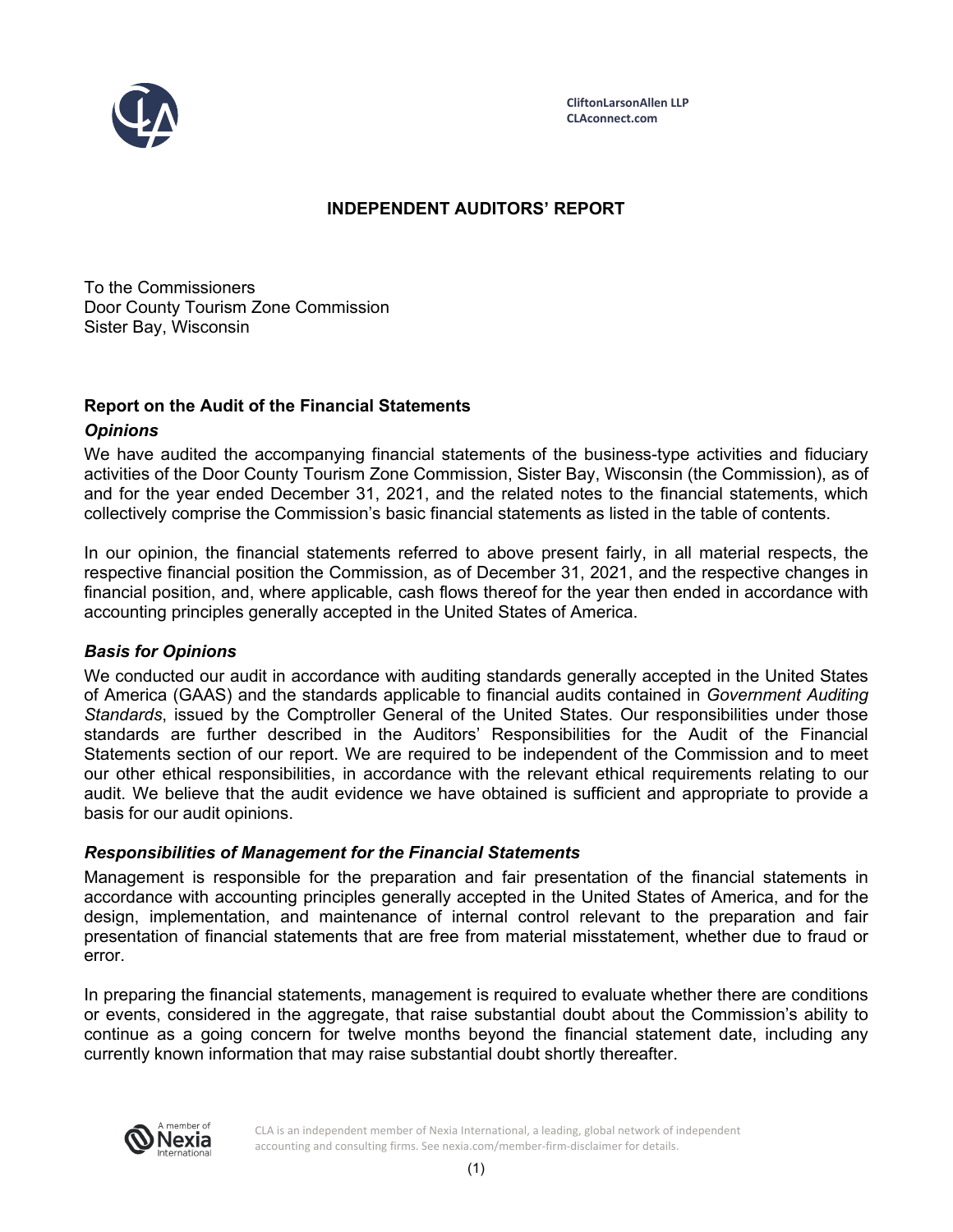### *Auditors' Responsibilities for the Audit of the Financial Statements*

Our objectives are to obtain reasonable assurance about whether the financial statements as a whole are free from material misstatement, whether due to fraud or error, and to issue an auditors' report that includes our opinions. Reasonable assurance is a high level of assurance but is not absolute assurance and therefore is not a guarantee that an audit conducted in accordance with GAAS and *Government Auditing Standards* will always detect a material misstatement when it exists. The risk of not detecting a material misstatement resulting from fraud is higher than for one resulting from error, as fraud may involve collusion, forgery, intentional omissions, misrepresentations, or the override of internal control. Misstatements are considered material if there is a substantial likelihood that, individually or in the aggregate, they would influence the judgment made by a reasonable user based on the financial statements.

In performing an audit in accordance with GAAS and *Government Auditing Standards*, we:

- Exercise professional judgment and maintain professional skepticism throughout the audit.
- Identify and assess the risks of material misstatement of the financial statements, whether due to fraud or error, and design and perform audit procedures responsive to those risks. Such procedures include examining, on a test basis, evidence regarding the amounts and disclosures in the financial statements.
- Obtain an understanding of internal control relevant to the audit in order to design audit procedures that are appropriate in the circumstances, but not for the purpose of expressing an opinion on the effectiveness of the Commission's internal control. Accordingly, no such opinion is expressed.
- Evaluate the appropriateness of accounting policies used and the reasonableness of significant accounting estimates made by management, as well as evaluate the overall presentation of the financial statements.
- Conclude whether, in our judgment, there are conditions or events, considered in the aggregate, that raise substantial doubt about the Commission's ability to continue as a going concern for a reasonable period of time.

We are required to communicate with those charged with governance regarding, among other matters, the planned scope and timing of the audit, significant audit findings, and certain internal control related matters that we identified during the audit.

### *Report on Summarized Financial Information*

We have previously audited the Commission's 2020 financial statements, and we expressed unmodified opinions on the respective financial statements of the business-type activities and fiduciary type activities in our report dated July 12, 2021. In our opinion, the summarized comparative information presented herein as of and for the year ended December 31, 2020, is consistent, in all material respects, with the audited financial statements from which it has been derived.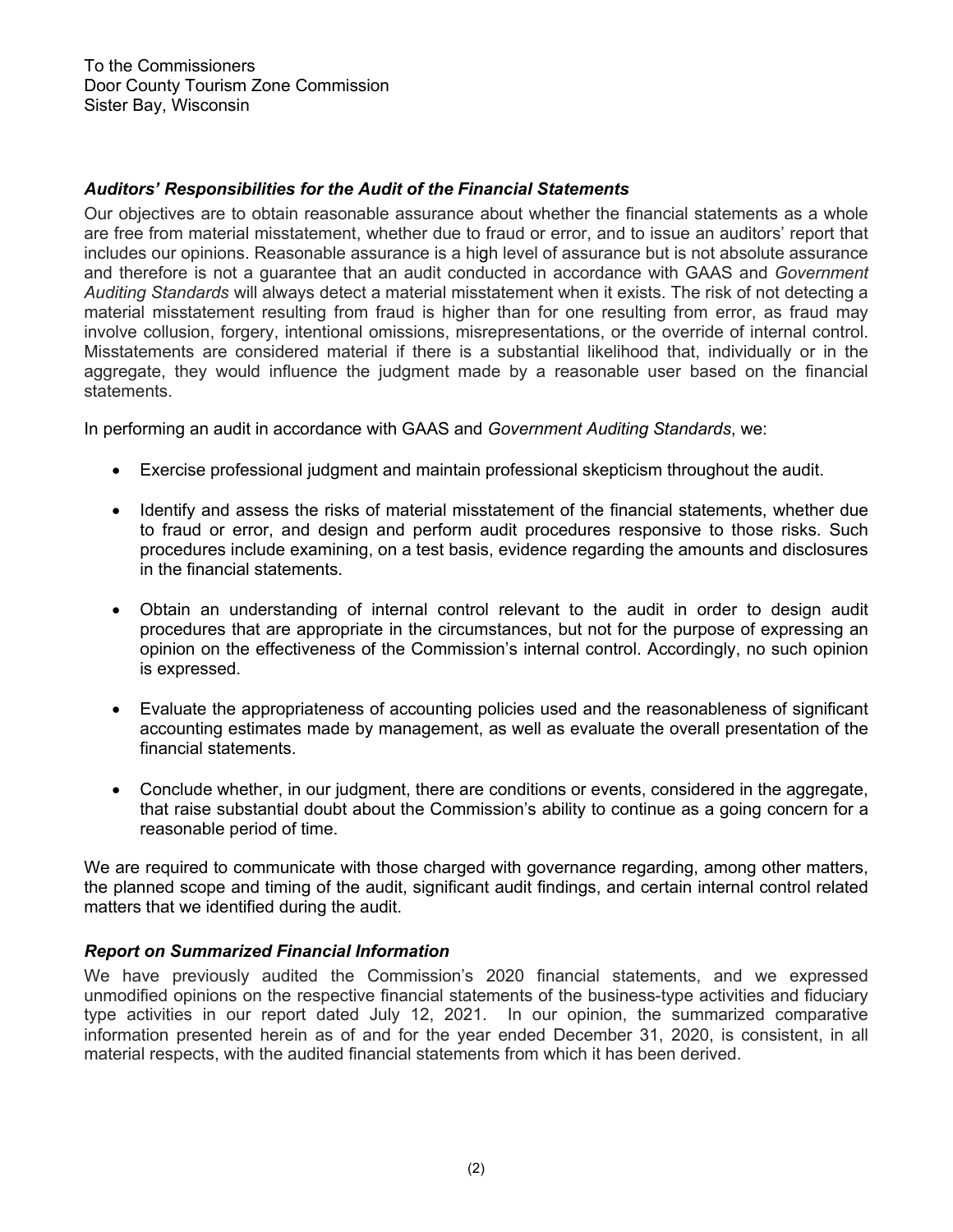To the Commissioners Door County Tourism Zone Commission Sister Bay, Wisconsin

#### *Required Supplementary Information*

Accounting principles generally accepted in the United States of America require that the schedules relating to pensions, as listed in the table of contents, be presented to supplement the basic financial statements. Such information is the responsibility of management and, although not a part of the basic financial statements, is required by the Governmental Accounting Standards Board who considers it to be an essential part of financial reporting for placing the basic financial statements in an appropriate operational, economic, or historical context. We have applied certain limited procedures to the required supplementary information in accordance with GAAS, which consisted of inquiries of management about the methods of preparing the information and comparing the information for consistency with management's responses to our inquiries, the basic financial statements, and other knowledge we obtained during our audit of the basic financial statements. We do not express an opinion or provide any assurance on the information because the limited procedures do not provide us with sufficient evidence to express an opinion or provide any assurance.

Management has omitted the management's discussion and analysis that accounting principles generally accepted in the United States of America require to be presented to supplement the basic financial statements. Such missing information, although not a part of the basic financial statements, is required by the Governmental Accounting Standards Board, who considers it to be an essential part of financial reporting for placing the basic financial statements in an appropriate operational, economic, or historical context. Our opinions on the basic financial statements are not affected by this missing information.

#### *Supplementary Information*

Our audit for the year ended December 31, 2021 was conducted for the purpose of forming opinions on the financial statements that collectively comprise the Commission's basic financial statements. The schedule of room tax revenue by municipality for the year ended December 31, 2021 is presented for purposes of additional analysis and is not a required part of the basic financial statements. Such information is the responsibility of management and was derived from and relates directly to the underlying accounting and other records used to prepare the basic financial statements. The information has been subjected to the auditing procedures applied in the audit of the basic financial statements for the year ended December 31, 2021 and certain additional procedures, including comparing and reconciling such information directly to the underlying accounting and other records used to prepare the basic financial statements or to the basic financial statements themselves, and other additional procedures in accordance with GAAS. In our opinion, the schedule of room tax revenue by municipality is fairly stated, in all material respects, in relation to the basic financial statements as a whole for the year ended December 31, 2021.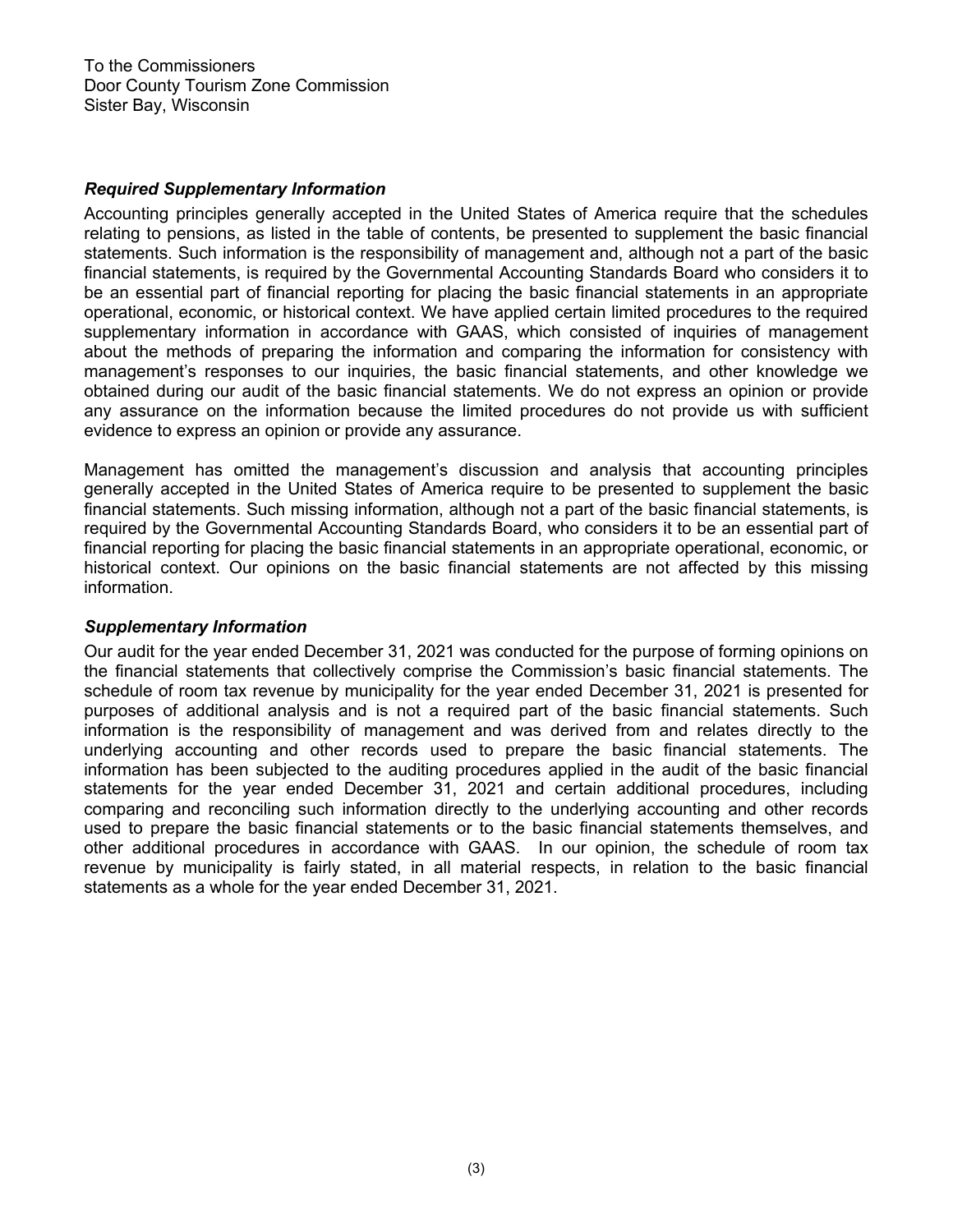To the Commissioners Door County Tourism Zone Commission Sister Bay, Wisconsin

We also previously audited, in accordance with GAAS, the basic financial statements of the Commission as of and for the years ended December 31, 2020, 2019, 2018, 2017 and 2016 (not presented herein), and we expressed unmodified opinions on those financial statements. The schedule of room tax revenue by municipality for the years ended December 31, 2020, 2019, 2018, 2017 and 2016 is presented for purposes of additional analysis and is not a required part of the basic financial statements. Such information is the responsibility of management and was derived from and related directly to the underlying accounting and other records used to prepare the December 31, 2020, 2019, 2018, 2017 and 2016 financial statements. The information was subjected to the audit procedures applied in the audit of those basic financial statements and certain additional procedures, including comparing and reconciling such information directly to the underlying accounting and other records used to prepare those financial statements or to those financial statements themselves, and other additional procedures in accordance with GAAS. In our opinion, the supplementary information is fairly stated in all material respects in relation to the basic financial statements as a whole for the years ended December 31, 2020, 2019, 2018, 2017 and 2016.

### **Other Reporting Required by** *Government Auditing Standards*

In accordance with *Government Auditing Standards*, we have also issued our report dated May 3, 2022, on our consideration of the Commission's internal control over financial reporting and on our tests of its compliance with certain provisions of laws, regulations, contracts, and grant agreements and other matters. The purpose of that report is solely to describe the scope of our testing of internal control over financial reporting and compliance and the results of that testing, and not to provide an opinion on the effectiveness of the Commission's internal control over financial reporting or on compliance. That report is an integral part of an audit performed in accordance with *Government Auditing Standards* in considering the Commission's internal control over financial reporting and compliance.

Viifton Larson Allen LLP

**CliftonLarsonAllen LLP**

Green Bay, Wisconsin May 3, 2022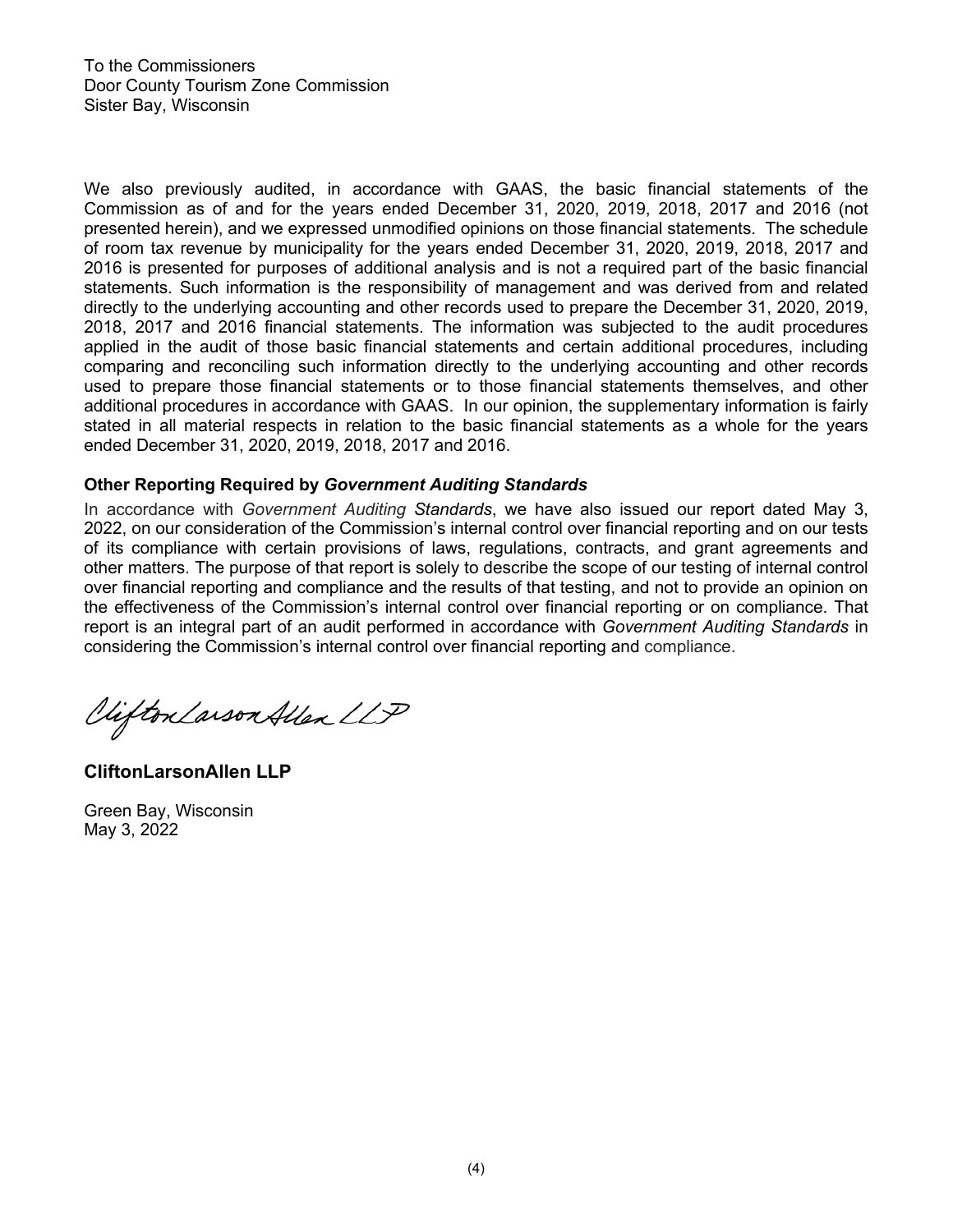# **FINANCIAL STATEMENTS**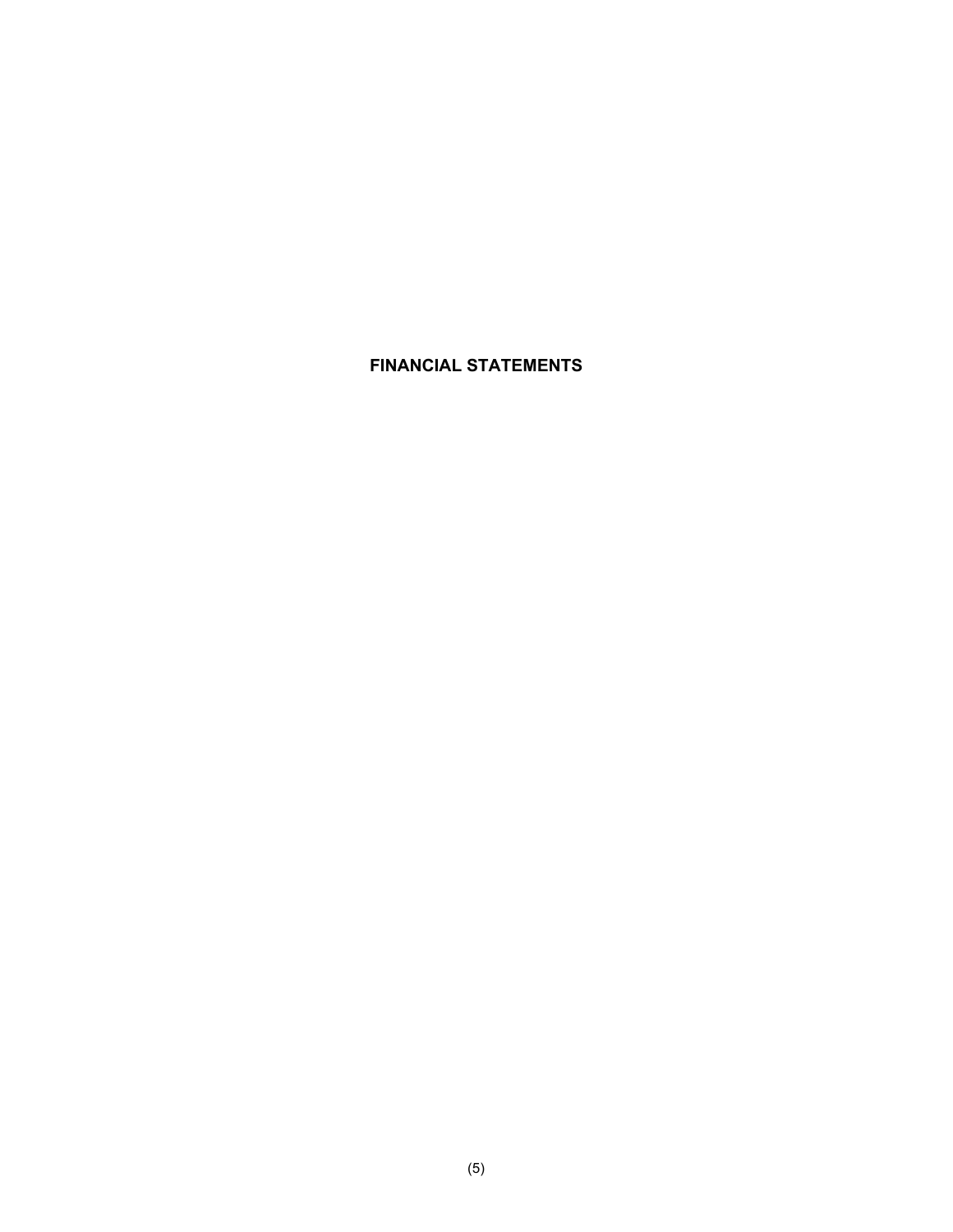### **DOOR COUNTY TOURISM ZONE COMMISSION SISTER BAY, WISCONSIN STATEMENT OF NET POSITION DECEMBER 31, 2021 WITH SUMMARIZED FINANCIAL INFORMATION AS OF DECEMBER 31, 2020**

|                                       | 2021                | 2020                 |
|---------------------------------------|---------------------|----------------------|
| <b>ASSETS</b>                         |                     |                      |
| <b>Current Assets:</b>                |                     |                      |
| Cash and Investments                  | \$<br>310,886       | \$<br>251,258        |
| Accounts Receivable:                  |                     |                      |
| Other                                 |                     | 148                  |
| Prepaid Items                         |                     | 1,929                |
| <b>Total Current Assets</b>           | 311,034             | 253,187              |
| Other Assets:                         |                     |                      |
| <b>Net Pension Asset</b>              | 22,222              | 9,246                |
| Capital Assets:                       |                     |                      |
| Nondepreciable                        | 4,169               | 4,169                |
| Depreciable                           | 3,603               | 3,710                |
| <b>Total Capital Assets</b>           | 7,772               | 7,879                |
| <b>Total Assets</b>                   | 341,028             | 270,312              |
| DEFERRED OUTFLOWS OF RESOURCES        |                     |                      |
| <b>Pension Related Amounts</b>        | 37,521              | 22,782               |
| <b>LIABILITIES</b>                    |                     |                      |
| <b>Current Liabilities:</b>           |                     |                      |
| <b>Accounts Payable</b>               | 10,772              | 10,533               |
| Accrued and Other Current Liabilities | 1,438               | 2,569                |
| <b>Total Current Liabilities</b>      | $\overline{12,210}$ | 13,102               |
| DEFERRED INFLOWS OF RESOURCES         |                     |                      |
| <b>Pension Related Amounts</b>        | 49,453              | 29,133               |
| <b>NET POSITION</b>                   |                     |                      |
| <b>Investment in Capital Assets</b>   | 7,772               | 7,879                |
| Restricted                            |                     |                      |
| <b>Pension Benefits</b>               | 22,222              | 9,246                |
| Unrestricted                          | 286,892             | 233,734              |
| <b>Total Net Position</b>             | 316,886<br>\$       | 250,859<br><u>\$</u> |

*See accompanying Notes to Financial Statements.*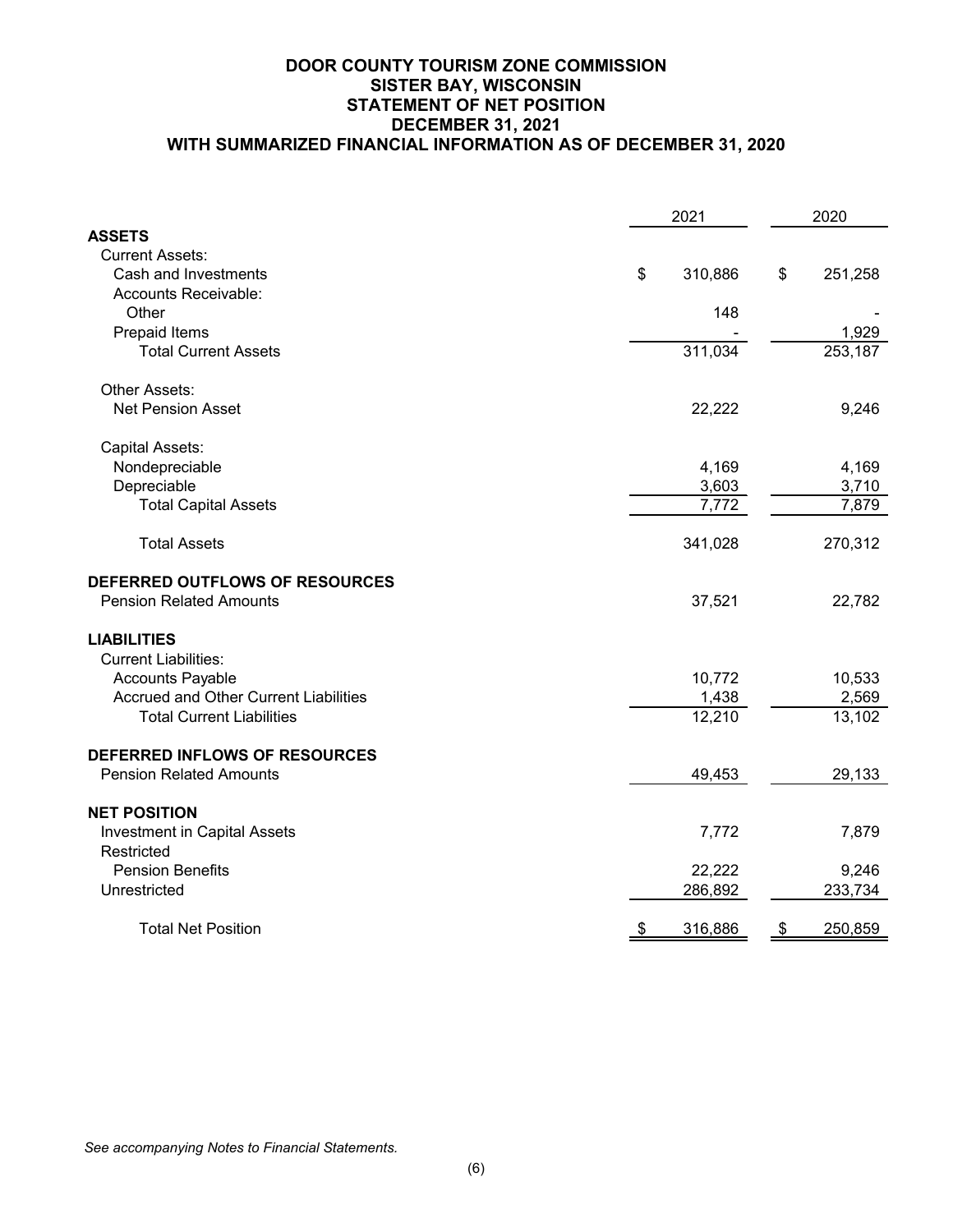#### **DOOR COUNTY TOURISM ZONE COMMISSION SISTER BAY, WISCONSIN STATEMENT OF REVENUES, EXPENSES, AND CHANGES IN NET POSITION YEAR ENDED DECEMBER 31, 2021 WITH SUMMARIZED FINANCIAL INFORMATION AS OF DECEMBER 31, 2020**

|                                                        | 2021 |         | 2020          |  |
|--------------------------------------------------------|------|---------|---------------|--|
| <b>OPERATING REVENUES</b>                              |      |         |               |  |
| Administrative Charge for Room Tax Collection Services | \$   | 291,176 | \$<br>191,273 |  |
| Late Fees and Interest                                 |      | 41,235  | 52,434        |  |
| <b>Total Operating Revenues</b>                        |      | 332,411 | 243,707       |  |
| <b>OPERATING EXPENSES</b>                              |      |         |               |  |
| Administration                                         |      | 82,653  | 87,896        |  |
| Professional fees                                      |      | 111,258 | 97,635        |  |
| Legal                                                  |      | 48,466  | 35,736        |  |
| Office                                                 |      | 13,462  | 12,092        |  |
| Insurance                                              |      | 3,390   | 3,477         |  |
| Advertising                                            |      | 260     | 38            |  |
| Miscellaneous                                          |      | 6,788   | 6,025         |  |
| Depreciation                                           |      | 107     | 107           |  |
| <b>Total Operating Expenses</b>                        |      | 266,384 | 243,006       |  |
| <b>CHANGE IN NET POSITION</b>                          |      | 66,027  | 701           |  |
| Net Position - Beginning of Year                       |      | 250,859 | 250,158       |  |
| <b>NET POSITION - END OF YEAR</b>                      |      | 316,886 | 250,859       |  |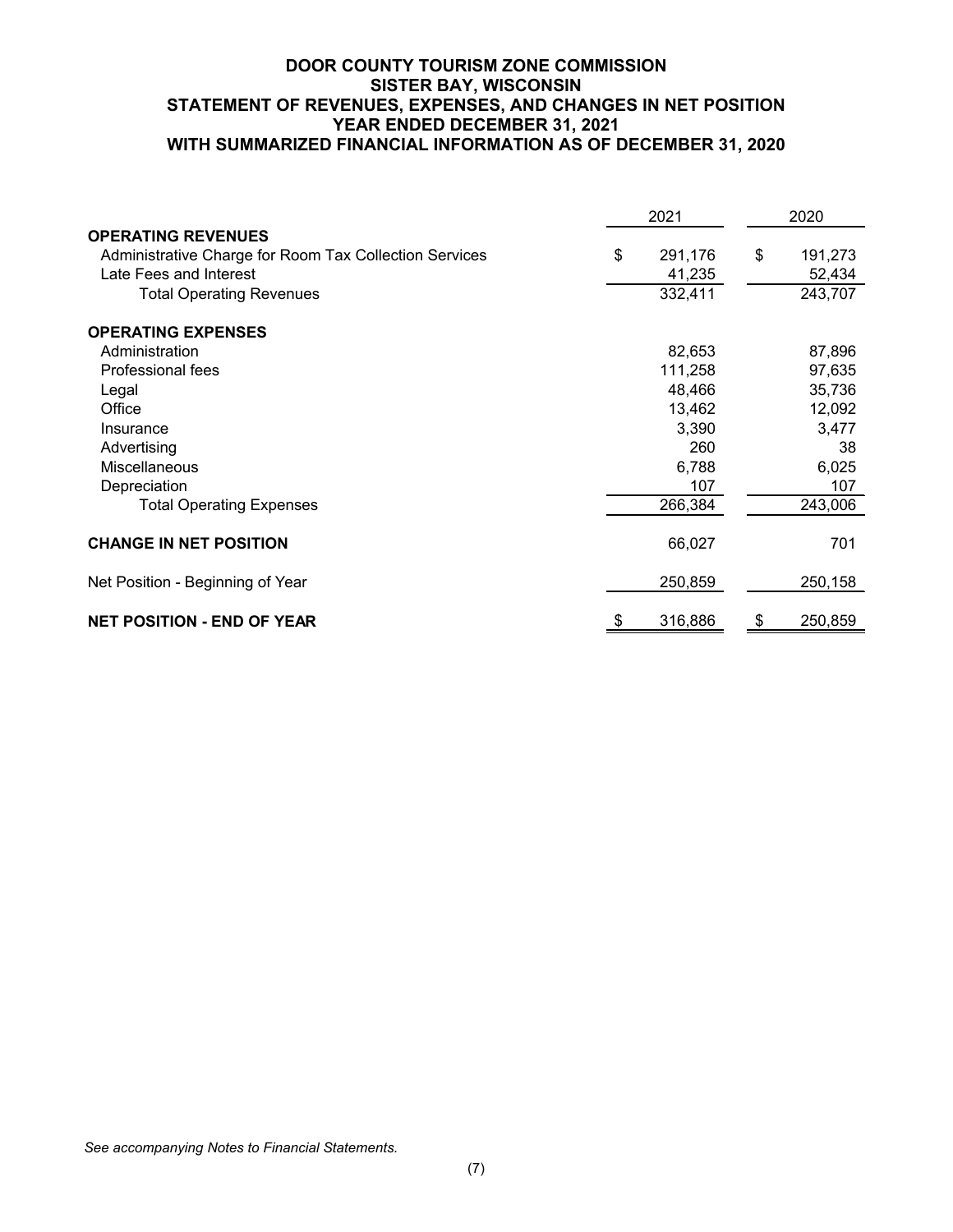#### **DOOR COUNTY TOURISM ZONE COMMISSION SISTER BAY, WISCONSIN STATEMENT OF CASH FLOWS YEAR ENDED DECEMBER 31, 2021 WITH SUMMARIZED FINANCIAL INFORMATION AS OF DECEMBER 31, 2020**

|                                                                                                                                                                                                                             | 2021 |                                              |     | 2020                                            |  |
|-----------------------------------------------------------------------------------------------------------------------------------------------------------------------------------------------------------------------------|------|----------------------------------------------|-----|-------------------------------------------------|--|
| <b>CASH FLOWS FROM OPERATING ACTIVITIES</b><br>Cash Received from Room Tax Administrative Charge<br>Cash Paid for Employee Wages and Benefits<br>Cash Paid to Suppliers<br>Net Cash Provided (Used) by Operating Activities | \$   | 332,263<br>(91, 179)<br>(181, 456)<br>59,628 | \$  | 243,707<br>(88, 688)<br>(165, 341)<br>(10, 322) |  |
| <b>CHANGE IN CASH AND CASH EQUIVALENTS</b>                                                                                                                                                                                  |      | 59,628                                       |     | (10, 322)                                       |  |
| Cash and Cash Equivalents - Beginning of Year                                                                                                                                                                               |      | 251,258                                      |     | 261,580                                         |  |
| CASH AND CASH EQUIVALENTS - END OF YEAR                                                                                                                                                                                     | S.   | 310,886                                      | -\$ | 251,258                                         |  |
| <b>RECONCILIATION OF OPERATING INCOME TO</b><br>NET CASH PROVIDED (USED) BY OPERATING ACTIVITIES<br>Operating Income<br>Adjustments to Reconcile Operating Income to<br>Net Cash Provided (Used) by Operating Activities:   | \$   | 66,027                                       | \$  | 701                                             |  |
| Depreciation                                                                                                                                                                                                                |      | 107                                          |     | 107                                             |  |
| <b>Change In Pension Related Activities:</b><br><b>Net Pension Asset</b><br>Deferred Outflows of Resources<br>Deferred Inflows of Resources<br>Change in Operating Assets and Liabilities:                                  |      | (12, 976)<br>(14, 739)<br>20,320             |     | (18, 373)<br>2,930<br>14,457                    |  |
| <b>Accounts Receivable</b><br>Prepaid Items                                                                                                                                                                                 |      | (148)<br>1,929                               |     | (173)                                           |  |
| <b>Accounts Payable</b><br><b>Accrued and Other Current Liabilities</b>                                                                                                                                                     |      | 239<br>(1, 131)                              |     | (10, 165)<br>194                                |  |
| Net Cash Provided (Used) by Operating Activities                                                                                                                                                                            | \$   | 59,628                                       | \$  | (10, 322)                                       |  |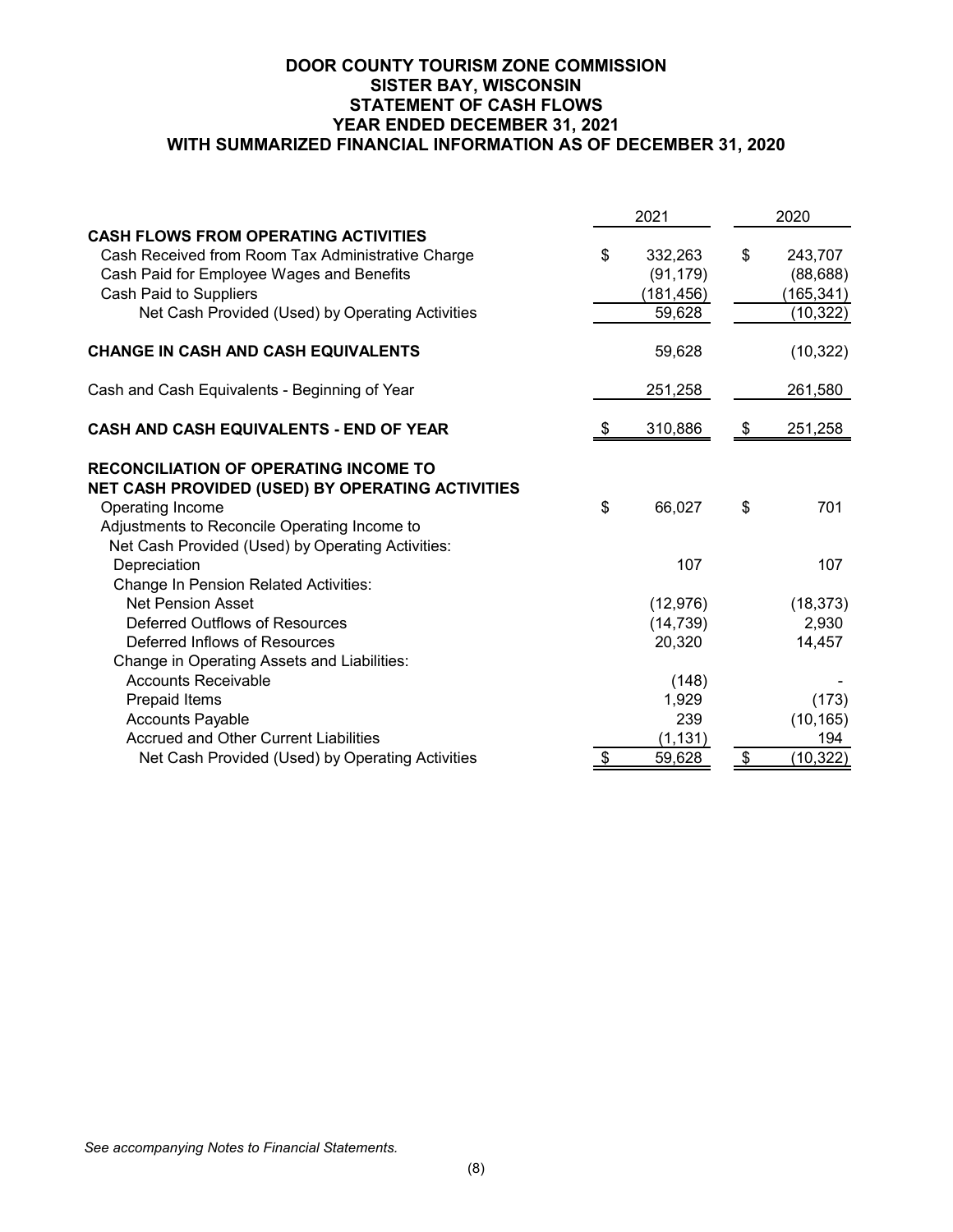#### **DOOR COUNTY TOURISM ZONE COMMISSION SISTER BAY, WISCONSIN STATEMENT OF FIDUCIARY NET POSITION TAX COLLECTION CUSTODIAL FUND DECEMBER 31, 2021 WITH SUMMARIZED FINANCIAL INFORMATION AS OF DECEMBER 31, 2020**

|                                                    | 2021 |         |      | 2020    |  |
|----------------------------------------------------|------|---------|------|---------|--|
| <b>ASSETS</b>                                      |      |         |      |         |  |
| <b>Current Assets:</b>                             |      |         |      |         |  |
| Cash and Investments                               | \$   | 365,422 | \$   | 292,354 |  |
| Receivables:                                       |      |         |      |         |  |
| Accounts, Net                                      |      | 155,022 |      | 99,079  |  |
|                                                    |      |         |      |         |  |
| <b>Total Assets</b>                                |      | 520,444 | - \$ | 391,433 |  |
|                                                    |      |         |      |         |  |
| <b>LIABILITIES</b>                                 |      |         |      |         |  |
| <b>Current Liabilities:</b>                        |      |         |      |         |  |
| <b>Accounts Payable</b>                            | \$   | 401,471 | \$   | 310,145 |  |
| Due to Other Governments                           |      | 116,927 |      | 79,308  |  |
| <b>Unearned Revenue</b>                            |      | 2,046   |      | 1,980   |  |
| <b>Total Liabilities</b>                           |      | 520,444 |      | 391,433 |  |
|                                                    |      |         |      |         |  |
| <b>FIDUCIARY NET POSITION</b>                      |      |         |      |         |  |
| Restricted for Other Governments and Organizations |      |         |      |         |  |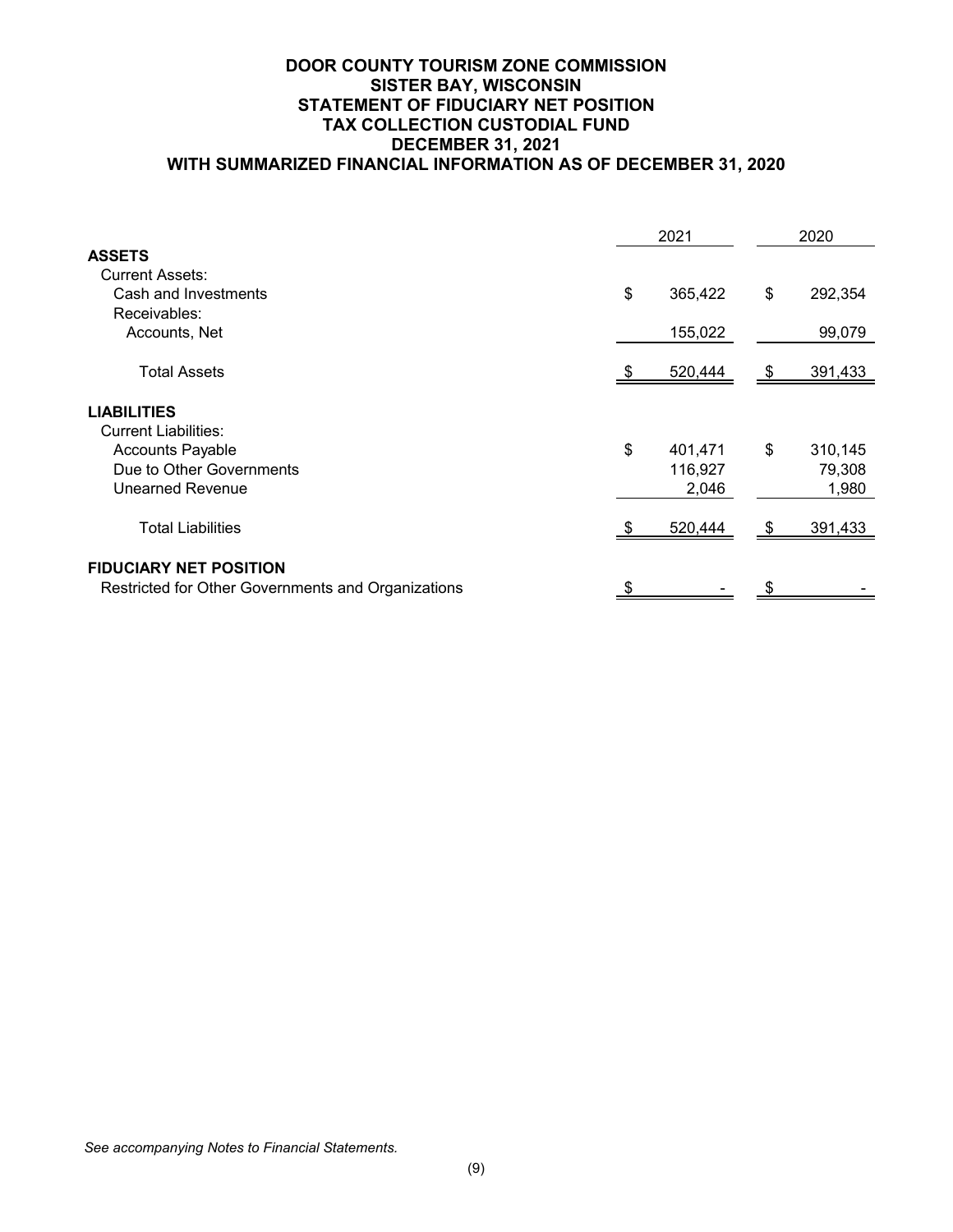#### **DOOR COUNTY TOURISM ZONE COMMISSION SISTER BAY, WISCONSIN STATEMENT OF CHANGES IN FIDUCIARY NET POSITION TAX COLLECTION CUSTODIAL FUND YEAR ENDED DECEMBER 31, 2021 WITH SUMMARIZED FINANCIAL INFORMATION AS OF DECEMBER 31, 2020**

|                                             |      | 2021      | 2020            |
|---------------------------------------------|------|-----------|-----------------|
| <b>ADDITIONS</b><br>Room Tax Collections    | - \$ | 7,279,397 | \$<br>4,781,817 |
| <b>DEDUCTIONS</b>                           |      |           |                 |
| Payments to Municipalities                  |      | 2,183,820 | 1,434,546       |
| Payments to Commission for Administration   |      | 291,175   | 191,273         |
| Payments to Visitors Bureau                 |      | 4,804,402 | 3,155,998       |
| <b>Total Deductions</b>                     |      | 7,279,397 | 4,781,817       |
| <b>CHANGE IN NET POSITION</b>               |      |           |                 |
| Fiduciary Net Position - Beginning of Year  |      |           |                 |
| <b>FIDUCIARY NET POSITION - END OF YEAR</b> |      |           |                 |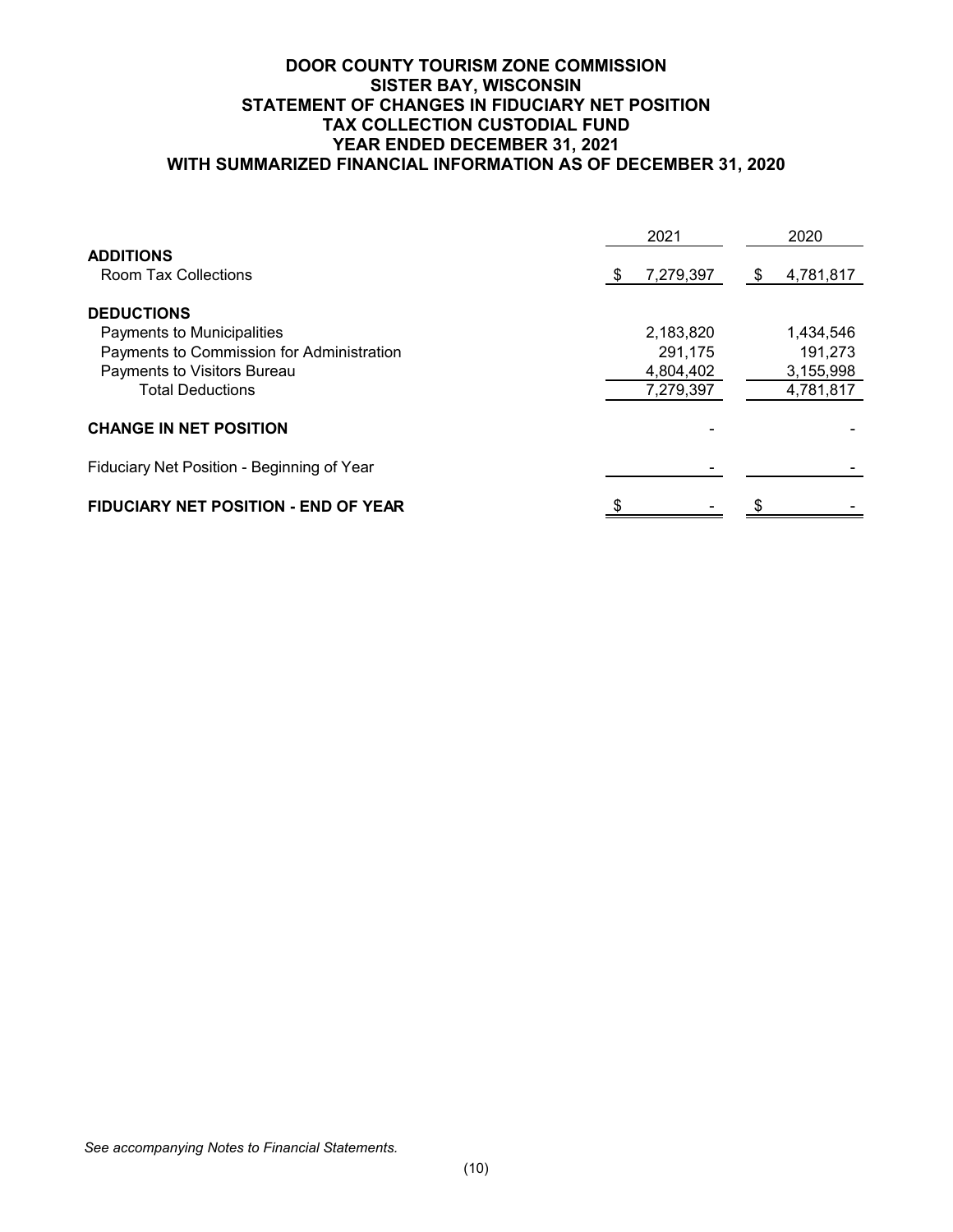### **NOTE 1 SUMMARY OF SIGNIFICANT ACCOUNTING POLICIES**

The financial statements of the Door County Tourism Zone Commission, Door County, Wisconsin (the Commission), have been prepared in conformity with accounting principles generally accepted in the United States of America (GAAP) as applied to government units. The Governmental Accounting Standards Board (GASB) is the accepted standard-setting body for establishing governmental accounting and financial reporting principles. The significant accounting principles and policies utilized by the Commission are described below:

### **A. Reporting Entity**

The Commission was formed under Section 66.0615 of the Wisconsin Statutes. The Commission was created on April 12, 2007 for the purpose of promoting and developing tourism. The jurisdiction of the Commission is presently the entire Door County, Wisconsin area. All of the individual city, villages, and towns of Door County are members of the Commission by agreement. This includes the City of Sturgeon Bay, the Villages of Egg Harbor, Ephraim, and Sister Bay, and the Towns of Baileys Harbor, Brussels, Clay Banks, Egg Harbor, Forestville, Gardner, Gibraltar, Jacksonport, Liberty Grove, Nasewaupee, Sevastopol, Sturgeon Bay, Union, and Washington.

The municipalities in the tourism zone enacted a room tax ordinance to collect a 5.5% tax on transient lodging. Although the tax is owed to the municipality, the tourism zone by agreement makes all collections and distributes the amounts in accordance with the agreement. The agreement provides for a monthly distribution of the room tax collections as follows:

- 30% to municipality where lodging facility is located.
- 66% to be distributed to a contracted tourism entity in accordance with an agreed-upon budget.
- 4% to be used for administrative expenses.

The Commission is governed by members appointed by each municipality along with two additional members appointed by the Commission. The term of the municipal agreements was five years from the effective date of January 1, 2007. After the first five years, any member may withdraw, without penalty, from the agreement upon giving the Commission six months' notice.

The Commission has not identified any component units that are required to be included in the financial statements in accordance with standards.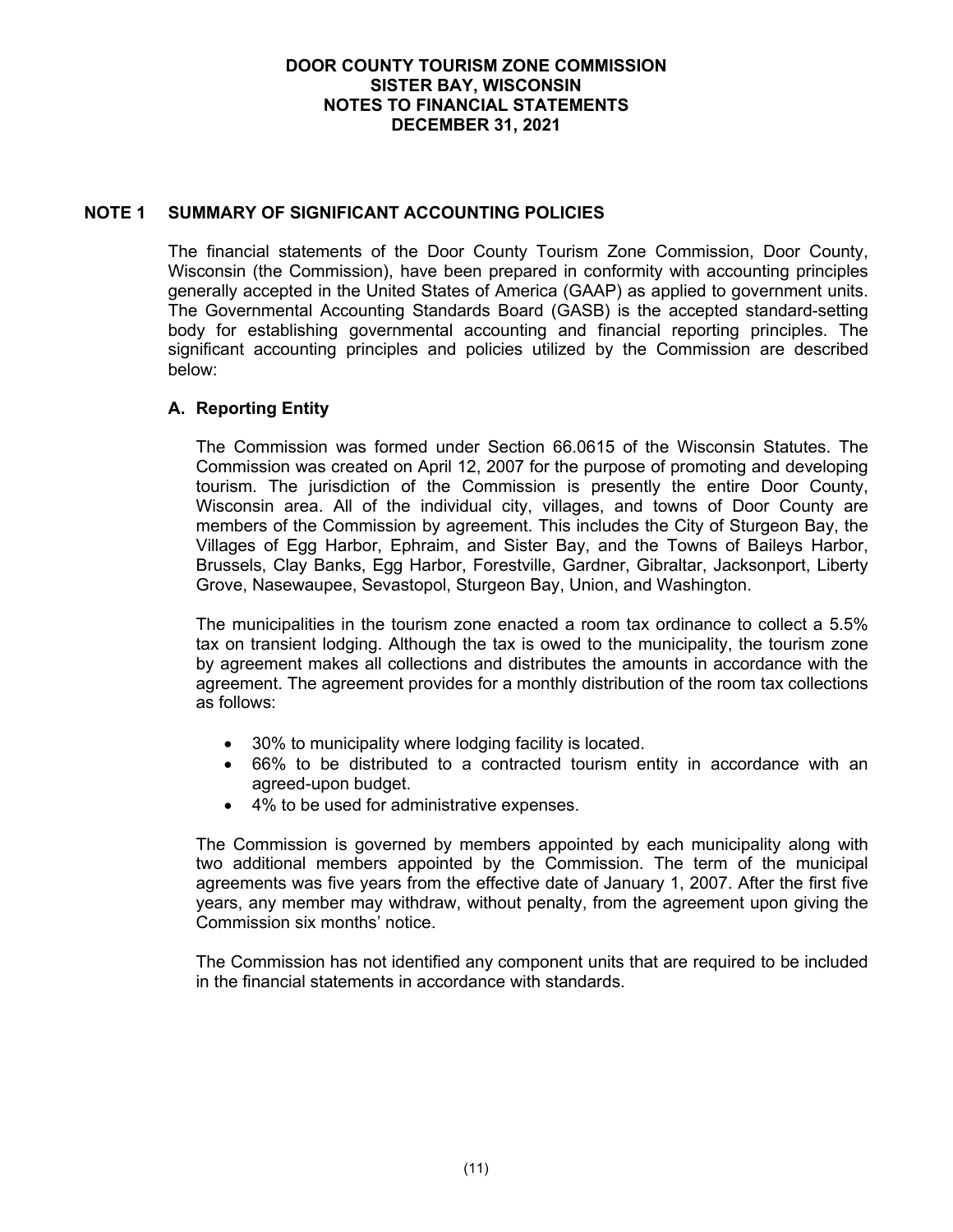## **NOTE 1 SUMMARY OF SIGNIFICANT ACCOUNTING POLICIES (CONTINUED)**

#### **B. Financial Statements**

The accounts of the Commission are accounted for in an enterprise fund as required by GAAP. Enterprise funds are used to account for government operations (a) that are financed and operated in a manner similar to private business enterprises – where the intent of the governing body is that the costs (expenses, including depreciation) of providing goods or services to the general public on a continuing basis be financed or recovered primarily through charges for services; or (b) where the governing body has decided that periodic determination of revenues earned, and expenses incurred, and/or net income is appropriate for capital maintenance, public policy, management control, accountability, and other purposes.

The Door County Tourism Zone Commission reports the following major proprietary fund:

### Tourism Zone Commission Enterprise Fund

This is the Door County Tourism Zone Commission's primary operating fund. It accounts for all financial resources of the Commission, except those accounted for in another fund.

The Door County Tourism Zone Commission also reports the following fiduciary fund:

The custodial fund accounts for room tax collections and special charges collected on behalf of other governments.

### **C. Measurement Focus and Basis of Accounting**

The accounting and financial reporting treatment applied to a fund is determined by its measurement focus. An enterprise fund is accounted for on a flow of economic resources measurement focus. With this measurement focus, all assets, liabilities, and deferred inflows and outflows of resources associated with the operation are included on the Statement of Net Position. Enterprise fund operating statement present increases (i.e., revenues) and decreases (i.e., expenses) in net total position.

The accrual basis of accounting is utilized by enterprise funds. Under this method, revenues are recorded when earned and expenses are recorded at the time liabilities are incurred. Unpaid enterprise fund service receivables are recorded at year-end. All capital assets are capitalized at historical cost and depreciated over their useful lives.

Enterprise funds distinguish *operating* revenues and expenses from *nonoperating* items. Operating revenues and expenses generally result from providing services and producing and delivering goods in connection with a proprietary fund's principal ongoing operations. The principal operating revenues of the Commission is room tax collections. Operating expenses for enterprise funds include the cost of services, administrative expenses, and depreciation on capital assets. All revenues and expenses not meeting this definition are reported as nonoperating revenues and expenses.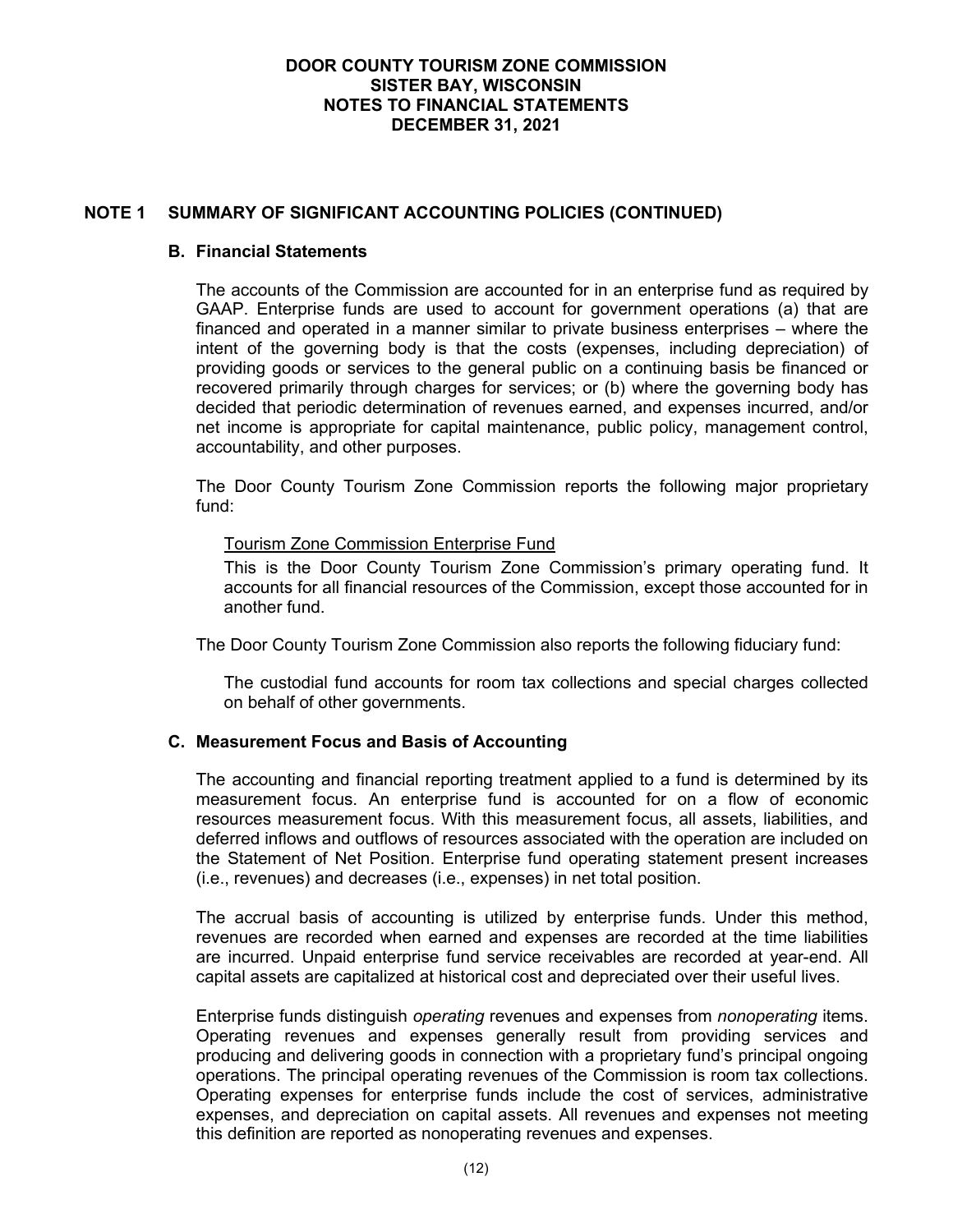### **NOTE 1 SUMMARY OF SIGNIFICANT ACCOUNTING POLICIES (CONTINUED)**

### **C. Measurement Focus and Basis of Accounting (Continued)**

When both restricted and unrestricted resources are available for use, it is the Commission's policy to use restricted resources first, then unrestricted resources, as they are needed.

### **D. Assets, Liabilities, Deferred Outflows/Inflows of Resources, and Net Position**

### **1. Cash and Investments**

Cash and investments consist of demand and time deposits with financial institutions and are carried at cost. For purposes of the statement of cash flows, all cash deposits and highly liquid investments (including restricted assets) with a maturity of three months or less from date of acquisition are considered to be cash equivalents.

### **2. Accounts Receivable**

Accounts receivable are recorded at gross amounts with uncollectible amounts recognized under the direct write-off method. No allowance for uncollectible accounts has been provided since it is believed that the amount of such allowance would not be material to the financial statements.

#### **3. Prepaid Items**

Payments made to vendors that will benefit periods beyond the end of the current fiscal year are recorded as prepaid items and are expensed in the periods benefited.

### **4. Capital Assets**

Capital assets, which include land and building improvements, are reported in the financial statements. Capital assets are defined by the Commission as assets with an initial, individual cost of \$5,000 or higher and an estimated useful life in excess of a year. Such assets are recorded at historical cost or estimated historical cost if purchased or constructed. Donated capital assets are recorded at estimated acquisition value at the date of donation.

The costs of normal maintenance and repairs that do not add to the value of the asset or materially extend asset lives are not capitalized.

Capital assets of the Commission are depreciated using the straight-line method over the following estimated useful lives:

Buildings and Improvements 39 Years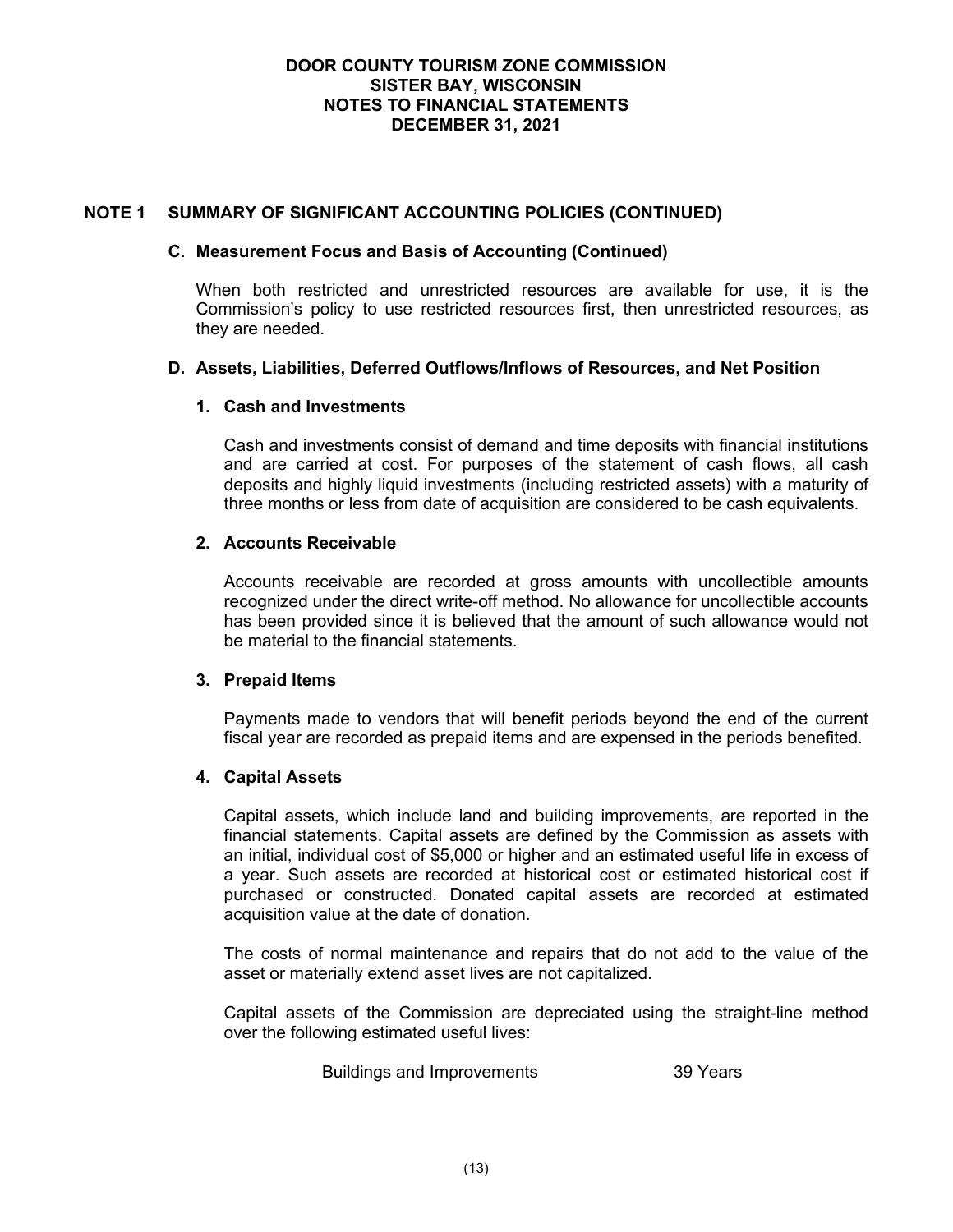# **NOTE 1 SUMMARY OF SIGNIFICANT ACCOUNTING POLICIES (CONTINUED)**

### **D. Assets, Liabilities, Deferred Outflows/Inflows of Resources, and Net Position (Continued)**

### **5. Pensions**

For purposes of measuring the net pension liability (asset), deferred outflows of resources and deferred inflows of resources related to pensions, and pension revenue, information about the fiduciary net position of the Wisconsin Retirement System (WRS) and additions to/deductions from WRS' fiduciary net position have been determined on the same basis as they are reported by WRS. For this purpose, benefit payments (including refunds of employee contributions) are recognized when due and payable in accordance with the benefit terms. Investments are reported at fair value.

# **6. Deferred Outflows/Inflows of Resources**

Deferred outflows of resources are a consumption of net position by the government that is applicable to a future reporting period. Deferred inflows of resources are an acquisition of net position by the government that is applicable to a future reporting period. The recognition of those outflows and inflows as expenses and revenues are deferred until the future periods to which the outflows and inflows are applicable.

### **7. Net Position**

Equity is classified as net position and displayed in three components:

- **Net investment in capital assets.** Amount of capital assets, net of accumulated depreciation, and capital related deferred outflows of resources less outstanding balances of any bonds, mortgages, notes, or other borrowings that are attributable to the acquisition, construction, or improvement of those assets and any capital related deferred inflows of resources.
- **Restricted net position.** Amount of net position that is subject to restrictions that are imposed by 1) external groups, such as creditors, grantors, contributors or laws or regulations of other governments or 2) law through constitutional provisions or enabling legislation.
- **Unrestricted net position.** Net position that is neither classified as restricted nor as net investment in capital assets.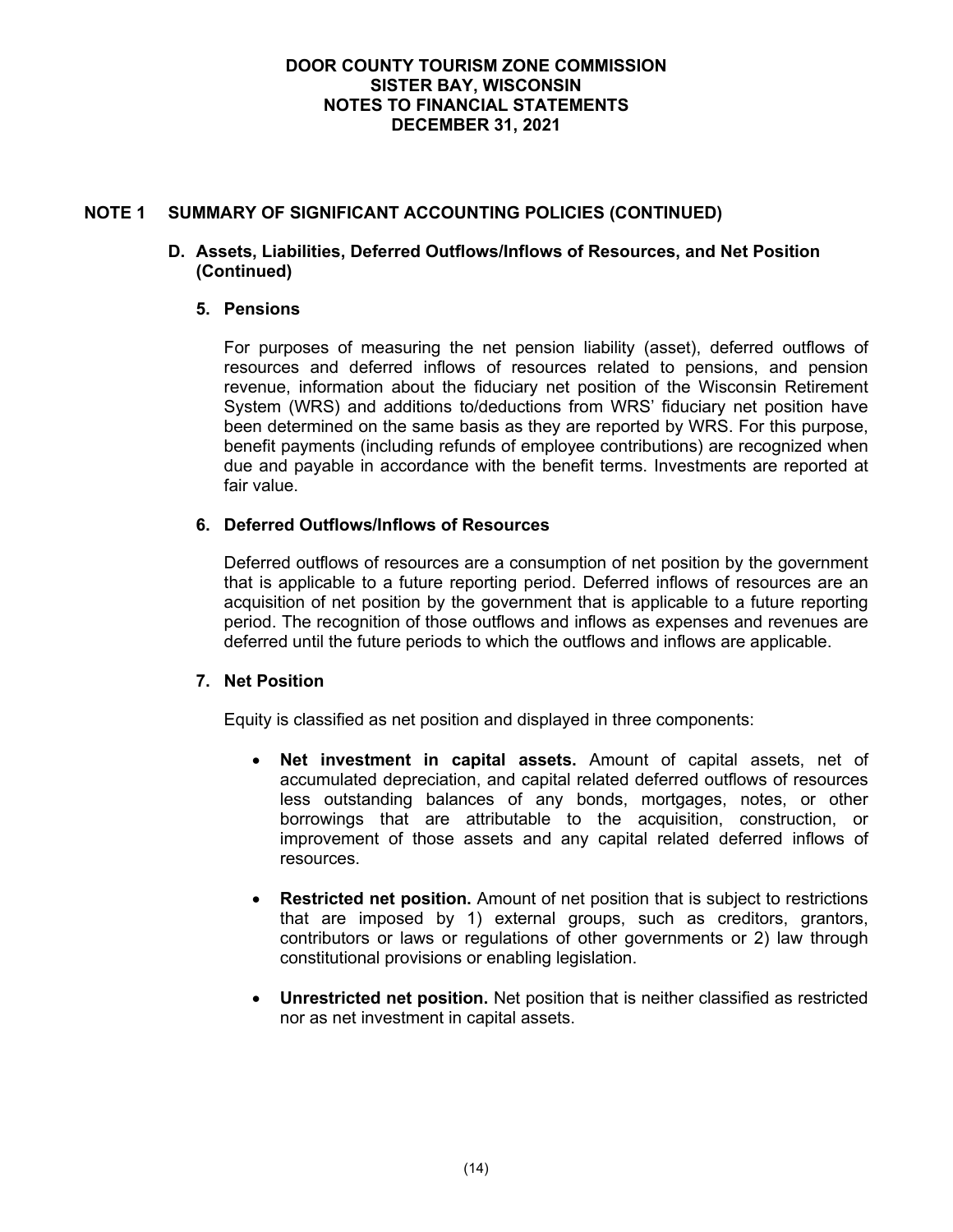### **NOTE 1 SUMMARY OF SIGNIFICANT ACCOUNTING POLICIES (CONTINUED)**

#### **E. Use of Estimates**

The preparation of financial statements in conformity with accounting principles generally accepted in the United States of America requires management to make estimates and assumptions that affect the amounts reported in the financial statements and accompanying notes. Actual results could differ from those estimates.

### **F. Summarized Financial Information**

Summarized financial information for the prior year have been presented in the basic financial statements to provide an understanding of changes in the Commission's financial position and operations. The summarized financial information is not at the level of detail required for a presentation in conformity with GAAP. Accordingly, such information should be read in conjunction with the Commission's financial statements for the year ended December 31, 2020, from which the summarized information was derived

### **NOTE 2 DETAILED NOTES ON ALL FUNDS**

### **A. Cash and Investments**

The Commission maintains one cash account which is pooled for use of all funds of the Commission. Each fund's portion of this account is displayed on the financial statements as "Cash and Investments".

Wisconsin Statutes restrict the types of cash and investments to the following:

Time deposits; repurchase agreements; securities issued by federal, state and local governmental entities; statutorily authorized commercial paper and corporate securities; and the Wisconsin Local Government Investment Pool.

The carrying amount of the Commission's cash and investments totaled \$676,308 on December 31, 2021 consist entirely of deposits with financial institutions. The reconciliation to the financial statements of this total is summarized below:

| Enterprise Fund:                          |     |         |
|-------------------------------------------|-----|---------|
| Cash and Investments                      | -SS | 310.886 |
| Fiduciary Fund Statement of Net Position: |     |         |
| <b>Custodial Fund</b>                     |     | 365.422 |
|                                           |     | 676.308 |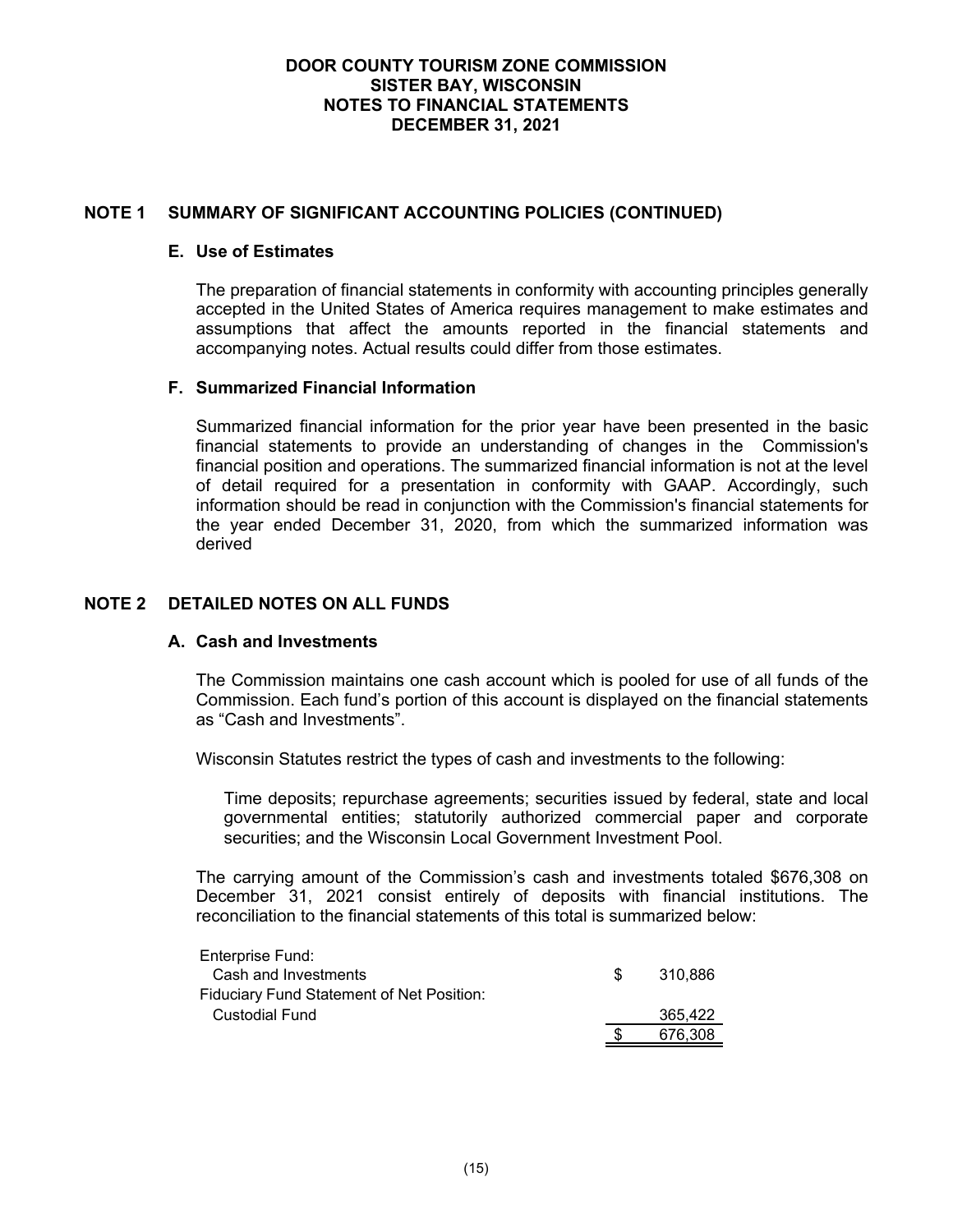### **NOTE 2 DETAILED NOTES ON ALL FUNDS (CONTINUED)**

### **A. Cash and Investments (Continued)**

#### Custodial Credit Risk

Custodial credit risk for *deposits* is the risk that, in the event of the failure of a depository financial institution, a government will not be able to recover its deposits or will not be able to recover collateral securities that are in the possession of an outside party. The custodial credit risk for *investments* is the risk that, in the event of the failure of the counterparty (e.g., broker-dealer) to a transaction, a government will not be able to recover the value of its investment or collateral securities that are in the possession of another party. Wisconsin statutes require repurchase agreements to be fully collateralized by bonds or securities issued or guaranteed by the federal government or its instrumentalities. The Commission does not have an additional custodial credit policy.

Deposits with financial institutions within the state of Wisconsin are insured by the Federal Deposit Insurance Corporation (FDIC) in the amount of \$250,000 for the combined amount of all time and savings deposits and \$250,000 for interest-bearing and noninterest-bearing demand deposits per official custodian per insured depository institution. Deposits with financial institutions located outside the state of Wisconsin are insured by the FDIC in the amount of \$250,000 for the combined amount of all deposit accounts per official custodian per depository institution. Also, the state of Wisconsin has a State Guarantee Fund which provides a maximum of \$400,000 per public depository above the amount provided by an agency of the U.S. Government. However, due to the relatively small size of the State Guarantee Fund in relation to the Fund's total coverage, total recovery of insured losses may not be available. This coverage has been considered in determining custodial credit risk.

As of December 31, 2021, none of the Commission's deposits with financial institutions were in excess of federal and state depository insurance limits.

### **B. Capital Assets**

Capital asset activity for the year ended December 31, 2021 was as follows:

|                                                                          |  | Increases |    | <b>Beginning</b><br><b>Balance</b><br>Decreases |    |    |       |  |  | Ending<br><b>Balance</b> |  |
|--------------------------------------------------------------------------|--|-----------|----|-------------------------------------------------|----|----|-------|--|--|--------------------------|--|
| Capital Assets, Nondepreciable:<br>Land                                  |  | 4.169     | \$ |                                                 | \$ | \$ | 4,169 |  |  |                          |  |
| Capital Assets, Depreciable:<br><b>Buildings and Improvements</b>        |  | 4,169     |    |                                                 |    |    | 4,169 |  |  |                          |  |
| Less: Accumulated Depreciation For:<br><b>Buildings and Improvements</b> |  | 459       |    | 107                                             |    |    | 566   |  |  |                          |  |
| Total Capital Assets, Depreciable, Net                                   |  | 3,710     |    | (107)                                           |    |    | 3,603 |  |  |                          |  |
| Total Capital Assets, Net                                                |  | 7,879     |    | $^{\prime}$ 107 $^{\prime}$                     |    |    | 7,772 |  |  |                          |  |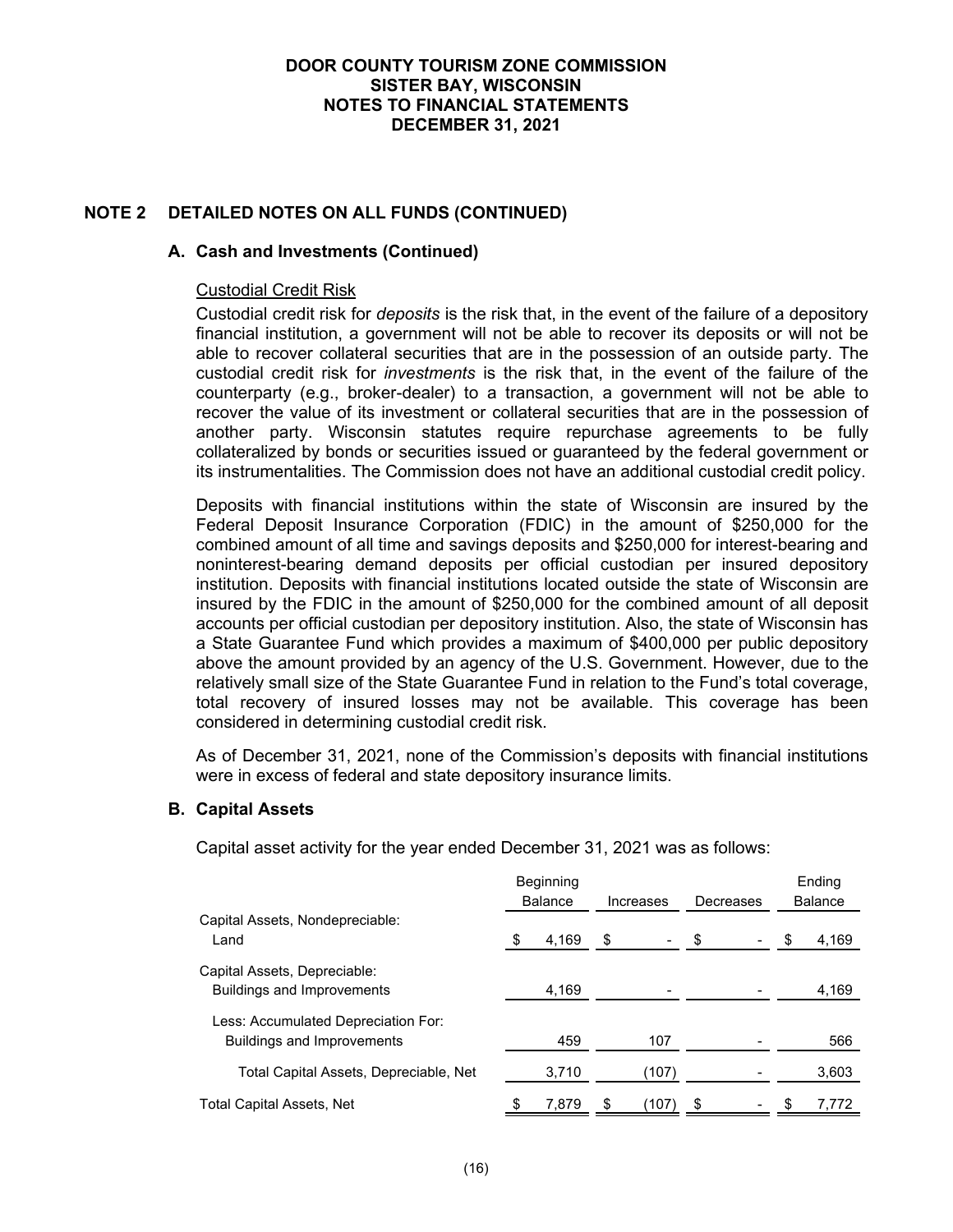### **NOTE 2 DETAILED NOTES ON ALL FUNDS (CONTINUED)**

#### **C. Pension Plan**

### **1. Plan Description**

The WRS is a cost-sharing, multiple-employer, defined benefit pension plan. WRS benefits and other plan provisions are established by Chapter 40 of the Wisconsin Statutes. Benefit terms may only be modified by the legislature. The retirement system is administered by the Wisconsin Department of Employee Trust Funds (ETF). The system provides coverage to all eligible state of Wisconsin, local government and other public employees. All employees, initially employed by a participating WRS employer on or after July 1, 2011, expected to work at least 1,200 hours a year (880 hours for teachers and school district educational support employees) and expected to be employed for at least one year from employee's date of hire are eligible to participate in the WRS.

ETF issues a standalone Annual Comprehensive Financial Report (ACFR), which can be found at https://etf.wi.gov/publications/cafr.htm

For employees beginning participation on or after January 1, 1990, and no longer actively employed on or after April 24, 1998, creditable service in each of five years is required for eligibility for a retirement annuity. Participants employed prior to 1990 and on or after April 24, 1998, and prior to July 1, 2011, are immediately vested. Participants who initially became WRS eligible on or after July 1, 2011, must have five years of creditable service to be vested.

Employees who retire at or after age 65 (54 for protective occupations, 62 for elected officials and executive service retirement plan participants, if hired on or before December 31, 2016) are entitled to a retirement benefit based on a formula factor, their final average earnings, and creditable service.

Final average earnings is the average of the participant's three highest earnings periods. Creditable service includes current service and prior service for which a participant received earnings and made contributions as required. Creditable service also includes creditable military service. The retirement benefit will be calculated as a money purchase benefit based on the employee's contributions plus matching employer's contributions, with interest, if that benefit is higher than the formula benefit.

Vested participants may retire at or after age 55 (50 for protective occupations) and receive an actuarially-reduced benefit. Participants terminating covered employee prior to eligibility for an annuity may either receive employee-required contributions plus interest as a separation benefit or leave contributions on deposit and defer application until eligible to receive a retirement benefit.

The WRS also provides death and disability benefits for employees.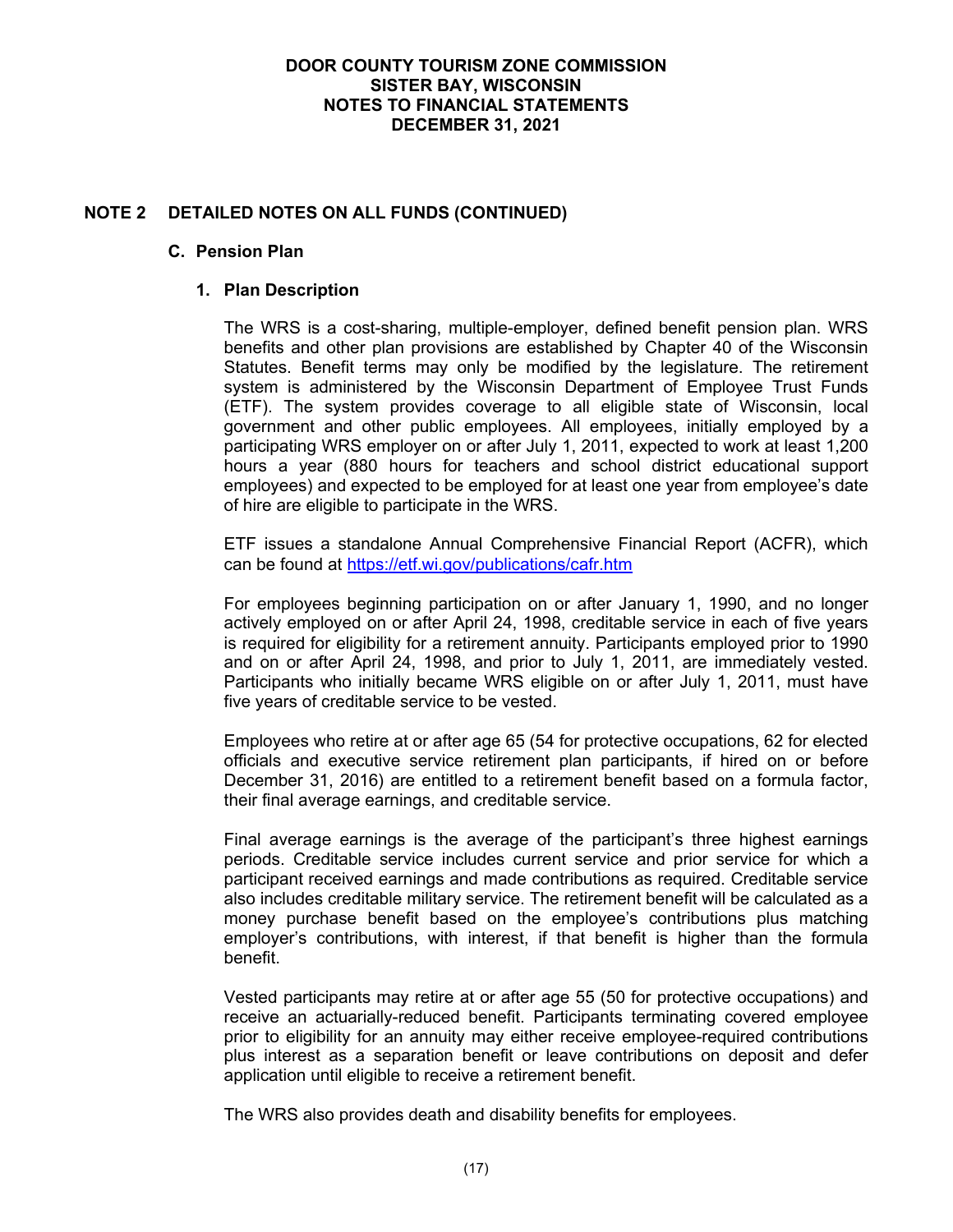### **NOTE 2 DETAILED NOTES ON ALL FUNDS (CONTINUED)**

### **C. Pension Plan (Continued)**

### **2. Post-Retirement Adjustments**

The Employee Trust Funds Board may periodically adjust annuity payments from the retirement system based on annual investment performance in accordance with s. 40.27, Wis. Stat. An increase (or decrease) in annuity payments may result when investment gains (losses), together with other actuarial experience factors, create a surplus (shortfall) in the reserves, as determined by the system's consulting actuary. Annuity increases are not based on cost of living or other similar factors. For Core annuities, decreases may be applied only to previously granted increases. By law, Core annuities cannot be reduced to an amount below the original, guaranteed amount (the floor) set at retirement. The Core and Variable annuity adjustments granted during recent years are as follows:

| Year | Core Fund Adjustment % | Variable Fund Adjustment % |
|------|------------------------|----------------------------|
| 2011 | $-1.2$                 | 11                         |
| 2012 | -7                     | -7                         |
| 2013 | $-9.6$                 | 9                          |
| 2014 | 4.7                    | 25                         |
| 2015 | 2.9                    | 2                          |
| 2016 | 0.5                    | -5                         |
| 2017 | 2                      | 4                          |
| 2018 | 2.4                    | 17                         |
| 2019 | 0                      | $-10$                      |
| 2020 | 1.7                    | 21.0                       |

#### **3. Contributions**

Required contributions are determined by an annual actuarial valuation in accordance with Chapter 40 of the Wisconsin Statutes. The employee required contribution is one-half of the actuarially determined contribution rate for general category employees, including teachers, Executives and Elected Officials. Starting on January 1, 2016, the Executives and Elected Officials category was merged into the General Employee Category. Required contributions for protective employees are the same rate as general employees. Employers are required to contribute the remainder of the actuarially determined contribution rate. The employer may not pay the employee required contribution unless provided for by an existing collective bargaining agreement.

During the reporting period ending December 31, 2021, the WRS recognized \$4,452 in contributions from the District.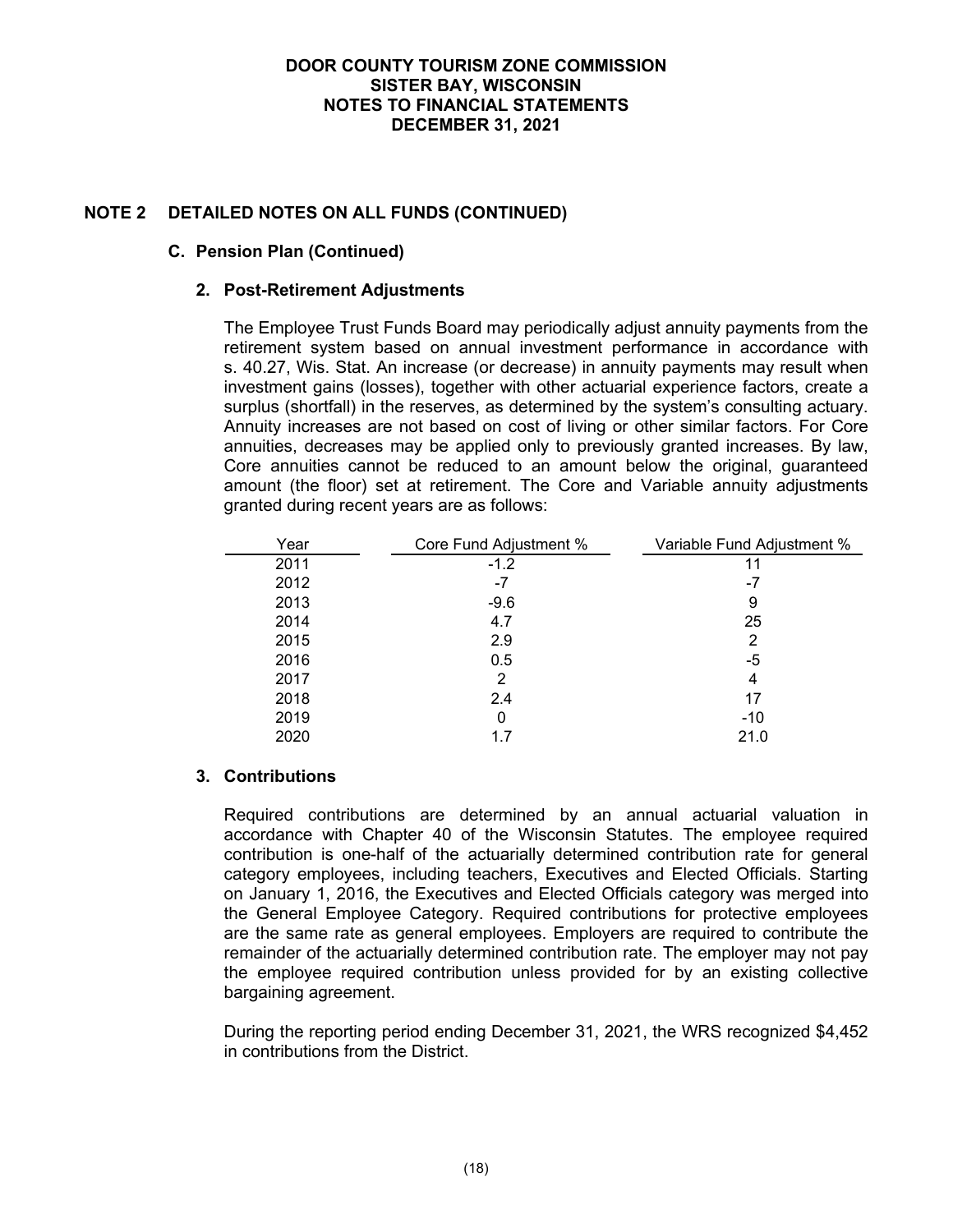### **NOTE 2 DETAILED NOTES ON ALL FUNDS (CONTINUED)**

### **C. Pension Plan (Continued)**

#### **3. Contributions (Continued)**

Contribution rates for the reporting period are (per the WRS Employer Rates website for 2021):

| <b>Employee Category</b>                   | Employee | Employer |
|--------------------------------------------|----------|----------|
| General (Executives and Elected Officials) | 6.75%    | 6.75%    |
| <b>Protective with Social Security</b>     | 6.75%    | 11.75%   |
| <b>Protective without Social Security</b>  | 6.75%    | 16.35%   |

### **4. Pension Liabilities, Pension Revenue, and Deferred Outflows of Resources and Deferred Inflows of Resources Related to Pensions**

At December 31, 2021, the Commission reported an asset of \$22,222 for its proportionate share of the net pension asset. The net pension asset was measured as of December 31, 2020, and the total pension liability used to calculate the net pension asset was determined by an actuarial valuation as of December 31, 2019 rolled forward to December 31, 2020. No material changes in assumptions or benefit terms occurred between the actuarial valuation date and the measurement date. The Commission's proportion of the net pension asset was based on the Commission's share of contributions to the pension plan relative to the contributions of all participating employers. At December 31, 2020, the Commission's proportion was 0.00035595%, which was an increase of 0.00006918% from its proportion measured as of December 31, 2019.

For the year ended December 31, 2021, the Commission recognized pension expense of \$2,935.

At December 31, 2021, the Commission reported deferred outflows of resources and deferred inflows of resources related to pensions from the following sources:

|                                                       | Deferred |             |            | Deferred  |  |
|-------------------------------------------------------|----------|-------------|------------|-----------|--|
|                                                       |          | Outflows of | Inflows of |           |  |
|                                                       |          | Resources   |            | Resources |  |
| Differences Between Expected and Actual Experience    | £.       | 32.161      | S          | 6.927     |  |
| Net Differences Between Projected and Actual          |          |             |            |           |  |
| Earnings on Pension Plan Investments                  |          |             |            | 41,720    |  |
| <b>Changes in Assumptions</b>                         |          | 504         |            |           |  |
| Changes in Proportion and Differences Between         |          |             |            |           |  |
| <b>Employer Contributions and Proportionate Share</b> |          |             |            |           |  |
| of Contributions                                      |          | 404         |            | 806       |  |
| Employer Contributions Subsequent to the              |          |             |            |           |  |
| <b>Measurement Date</b>                               |          | 4,452       |            |           |  |
| Total                                                 |          | 37,521      | ድ          | 49,453    |  |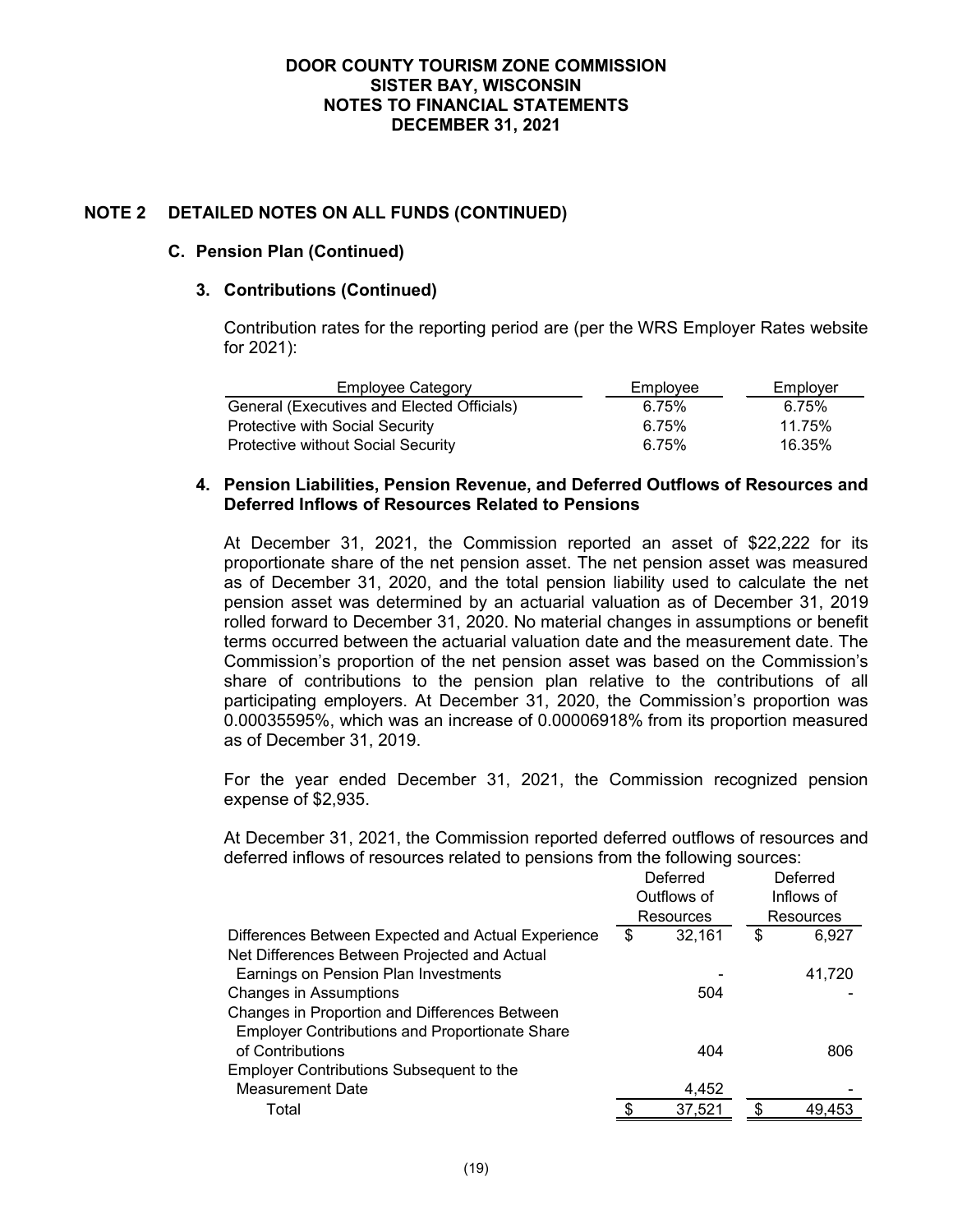### **NOTE 2 DETAILED NOTES ON ALL FUNDS (CONTINUED)**

### **C. Pension Plan (Continued)**

### **4. Pension Liabilities, Pension Expense, and Deferred Outflows of Resources and Deferred Inflows of Resources Related to Pensions (Continued)**

The \$4,452 reported as deferred outflows related to pension resulting from the Commission's contributions subsequent to the measurement date will be recognized as a reduction of the net pension asset in the year ended December 31, 2021.

Other amounts reported as deferred outflows of resources and deferred inflows of resources related to pension will be recognized in pension expense as follows:

| Year Ending December 31, | Expenses      |  |  |
|--------------------------|---------------|--|--|
| 2022                     | \$<br>(4,630) |  |  |
| 2023                     | (1,088)       |  |  |
| 2024                     | (7, 462)      |  |  |
| 2025                     | (3,204)       |  |  |
| Total                    | (16.384)      |  |  |

### **5. Actuarial Assumptions**

The total pension asset in the December 31, 2019, actuarial valuation was determined using the following actuarial assumptions, applied to all periods included in the measurement:

| <b>Actuarial Valuation Date:</b>                   | December 31, 2019              |
|----------------------------------------------------|--------------------------------|
| Measurement Date of Net Pension Liability (Asset): | December 31, 2020              |
| <b>Actuarial Cost Method:</b>                      | Entry Age Normal               |
| <b>Asset Valuation Method:</b>                     | Fair Value                     |
| Long-Term Expected Rate of Return:                 | 7.0%                           |
| Discount Rate:                                     | 7.0%                           |
| Salary Increases:                                  |                                |
| Inflation                                          | 3.0%                           |
| Seniority/Merit                                    | $0.1\% - 5.6\%$                |
| Mortality                                          | Wisconsin 2018 Mortality Table |
| Post-Retirement Adjustments*                       | 1.9%                           |
|                                                    |                                |

 No post-retirement adjustment is guaranteed. Actual adjustments are based on recognized investment return, actuarial experience and other factors. 1.9% is the assumed annual adjustment based on the investment return assumption and the post-retirement discount rate.

Actuarial assumptions are based upon an experience study conducted in 2018 that covered a three-year period from January 1, 2015 to December 31, 2017. The Total Pension Liability for December 31, 2020 is based upon a roll-forward of the liability calculated from the December 31, 2019 actuarial valuation.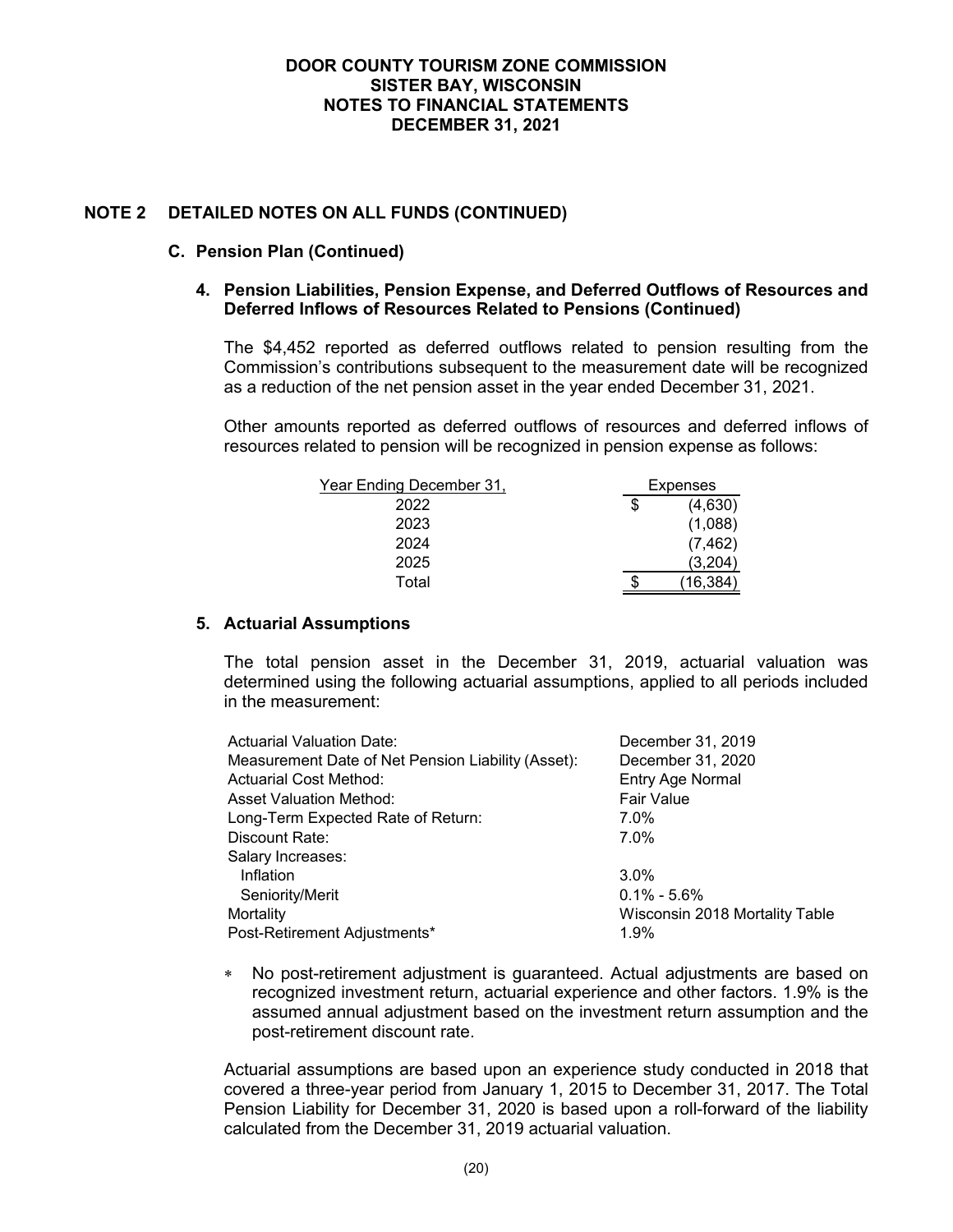### **NOTE 2 DETAILED NOTES ON ALL FUNDS (CONTINUED)**

### **C. Pension Plan (Continued)**

### **5. Actuarial Assumptions (Continued)**

**Long-Term Expected Return on Plan Assets.** The long-term expected rate of return on pension plan investments was determined using a building-block method in which best-estimate ranges of expected future real rates of return (expected returns, net of pension plan investment expense and inflation) are developed for each major asset class. These ranges are combined to produce the long-term expected rate of return by weighting the expected future real rates of return by the target asset allocation percentage and by adding expected inflation. The target allocation and best estimates of geometric real rates of return for each major asset class are summarized in the following table:

|                               |                      | Long-Term               | Long-Term            |
|-------------------------------|----------------------|-------------------------|----------------------|
|                               | <b>Current Asset</b> | <b>Expected Nominal</b> | <b>Expected Real</b> |
|                               | Allocation %         | Rate of Return %        | Rate of Return %     |
| <b>Core Fund Asset Class</b>  |                      |                         |                      |
| <b>Global Equities</b>        | 51%                  | 7.2%                    | 4.7%                 |
| <b>Fixed Income</b>           | 25.0%                | 3.2%                    | 0.8%                 |
| Inflation Sensitive Assets    | 16.0%                | 2.0%                    | $-0.4%$              |
| <b>Real Estate</b>            | 8%                   | 5.6%                    | 3.1%                 |
| Private Equity/Debt           | 11%                  | 10.2%                   | 7.6%                 |
| Multi-Asset                   | 4%                   | 5.8%                    | 3.3%                 |
| <b>Total Core Fund</b>        | 115%                 | 6.6%                    | 4.1%                 |
| Variable Fund Asset Class     |                      |                         |                      |
| U.S. Equities                 | 70%                  | 6.6%                    | 4.1%                 |
| <b>International Equities</b> | $30\%$               | 7.4%                    | 4.9%                 |
| <b>Total Variable Fund</b>    | 100%                 | 7.1%                    | 4.6%                 |

New England Pension Consultants Long Term US CPI (Inflation) Forecast: 2.4%

Asset Allocations are managed within established ranges, target percentages may differ from actual monthly allocations.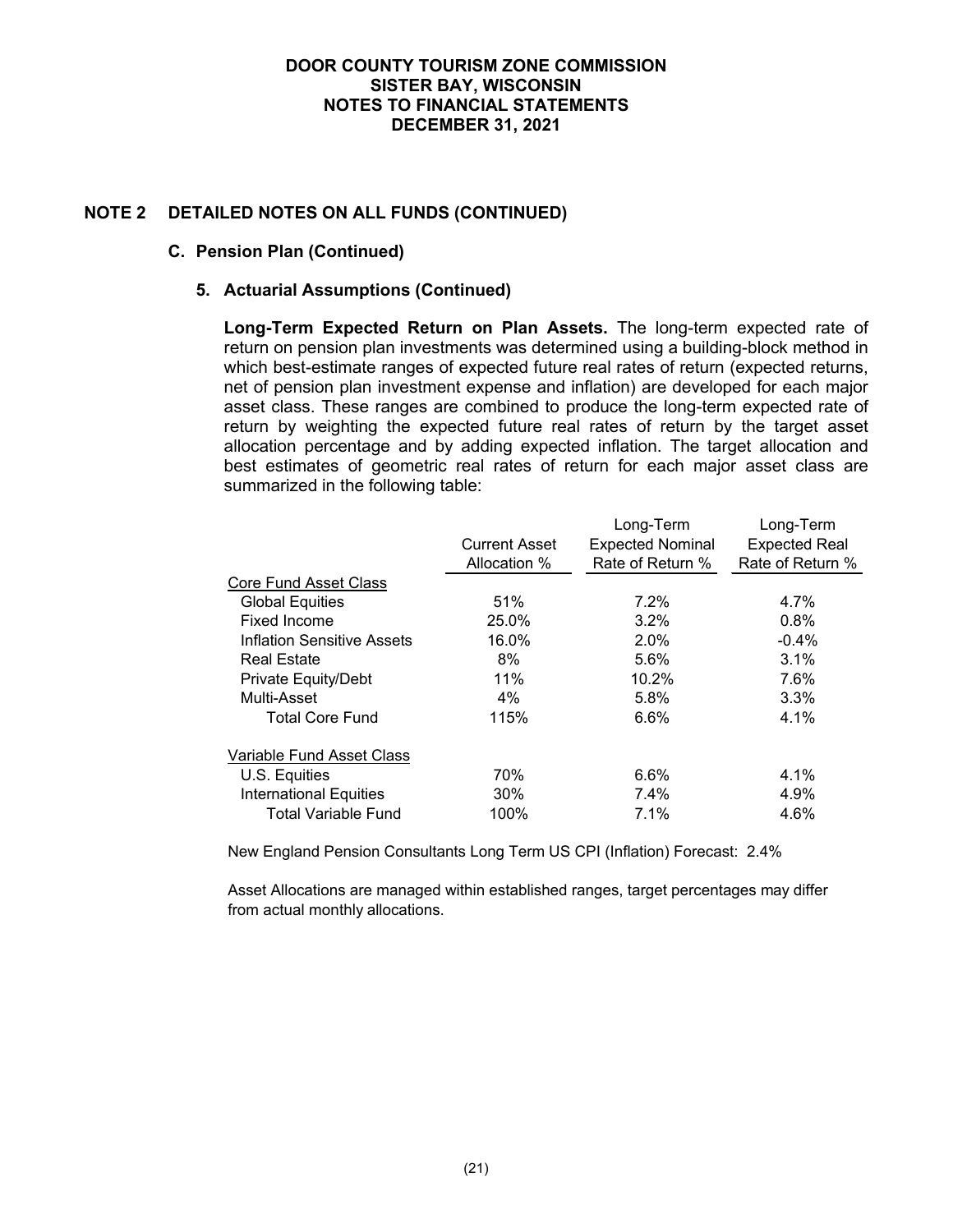### **NOTE 2 DETAILED NOTES ON ALL FUNDS (CONTINUED)**

### **C. Pension Plan (Continued)**

### **5. Actuarial Assumptions (Continued)**

**Single Discount Rate.** A single discount rate of 7.00% was used to measure the Total Pension Liability for the current and prior year. This single discount rate is based on the expected rate of return on pension plan investments of 7.00% and a municipal bond rate of 2.00% (Source: Fixed-income municipal bonds with 20 years to maturity that include only federally tax-exempt municipal bonds as reported in Fidelity Index's "20-year Municipal GO AA Index" as of December 31, 2020. In describing this index, Fidelity notes that the Municipal Curves are constructed using option-adjusted analytics of a diverse population of over 10,000 tax-exempt securities.). Because of the unique structure of WRS, the 7.00% expected rate of return implies that a dividend of approximately 1.9% will always be paid. For purposes of the single discount rate, it was assumed that the dividend would always be paid. The projection of cash flows used to determine this single discount rate assumed that plan member contributions will be made at the current contribution rate and that employer contributions will be made at rates equal to the difference between actuarially determined contribution rates and the member rate. Based on these assumptions, the pension plan's fiduciary net position was projected to be available to make all projected future benefit payments (including expected dividends) of current plan members.

**Sensitivity of the Commission's proportionate share of the net pension liability (asset) to changes in the discount rate.** The following presents the Commission's proportionate share of the net pension liability (asset) calculated using the discount rate of 7.0%, as well as what the Commission's proportionate share of the net pension liability (asset) would be if it were calculated using a discount rate that is 1 percentage-point lower (6.0%) or 1-percentage-point higher (8.0%) than the current rate:

|                                     | 1% Decrease to |     | Current       | 1% Increase to |               |  |
|-------------------------------------|----------------|-----|---------------|----------------|---------------|--|
|                                     | Discount Rate  |     | Discount Rate |                | Discount Rate |  |
|                                     | $(6.00\%)$     |     | $(7.00\%)$    | $(8.00\%)$     |               |  |
| Commission's Proportionate Share of |                |     |               |                |               |  |
| the Net Pension Liability (Asset)   | 21.152         | \$. | (22.222)      | \$.            | (54.081)      |  |

Pension plan fiduciary net position. Detailed information about the pension plan's fiduciary net position is available in separately issued financial statements available at https://etf.wi.gov/about-etf/reports-and-studies/financial-reports-and-statements.

### **6. Payables to the Pension Plan**

At December 31, 2021, the Commission reported \$472 for the outstanding amount of contributions to the pension plan for the year ended December 31, 2021.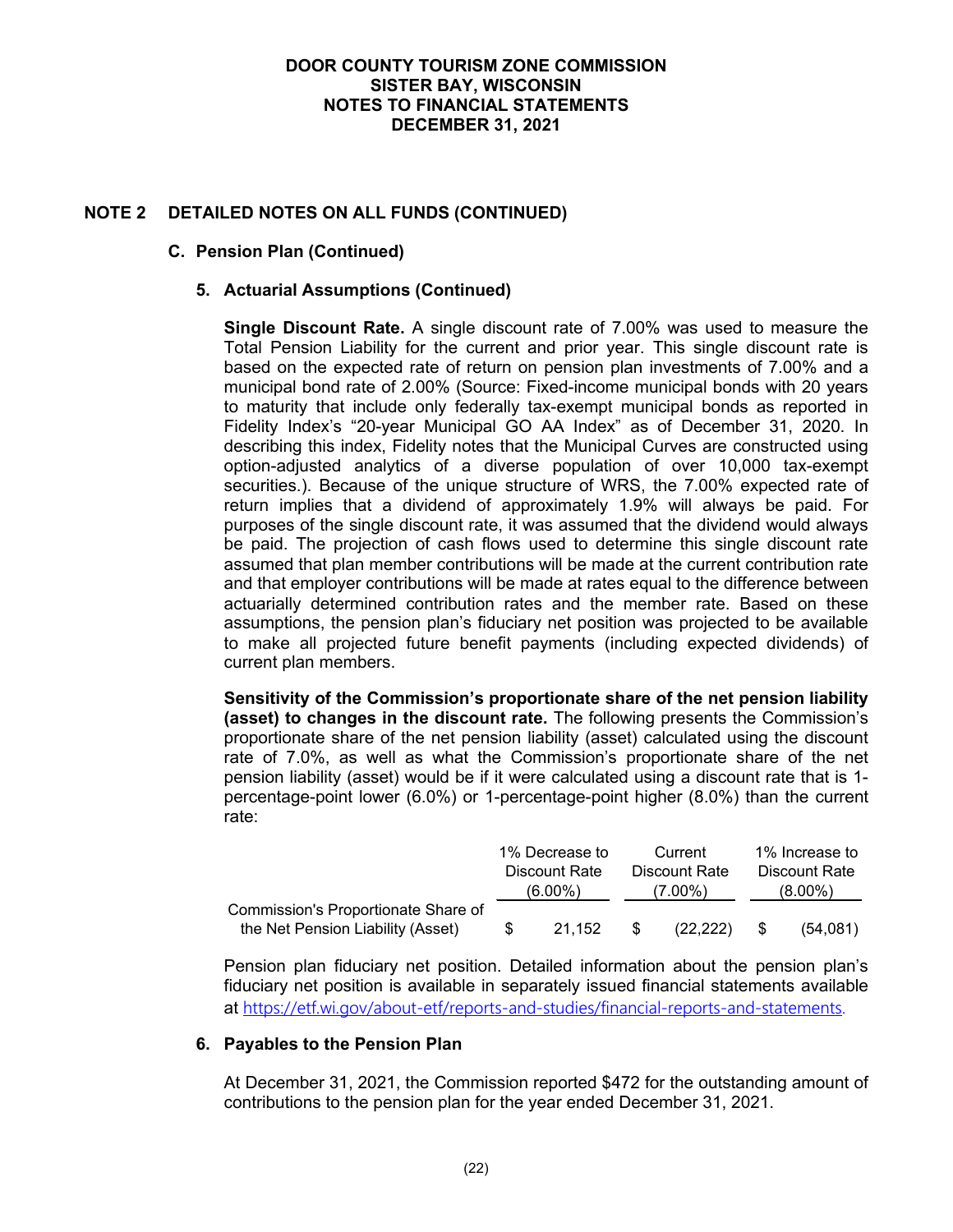### **NOTE 3 OTHER INFORMATION**

#### **A. Agreement with Door County Visitor Bureau**

On June 28, 2007, the Commission entered into an agreement with the Door County Visitor Bureau (DCVB) for the purpose of providing staff, visitor center facilities, support services and assistance in developing and implementing programs to promote and develop the tourism zone. The first amendment to the agreement was signed in February of 2009. The second amendment to the agreement was approved in May of 2012. In accordance with the agreement, the DCVB is appointed the agent of the Commission. The Commission is obligated to distribute 66% of monthly room tax to the DCVB consistent with their annual adopted budget.

The initial term of the agreement was for five years, consistent with the term of the Commission's Intergovernmental Agreement and thereafter renewable automatically on a year-to-year basis, unless either party to this agreement declines the renewal position with at least six months' notice.

### **B. Risk Management**

The Commission is exposed to various risks of loss related to torts; theft of, damage to and destruction of assets; errors and omissions; and natural disasters for which the Commission carries commercial insurance. Payments of premiums for these policies are recorded as expenses of the Commission. The Commission completed an annual review of its insurance coverage to ensure adequate coverage. No settlements exceeded insurance coverage during any of the past three fiscal years.

### **C. Contingencies**

From time to time, the Commission is party to other various pending claims and legal proceedings. Although the outcome of such matters cannot be forecast with certainty, it is the opinion of management that the likelihood is remote that any such claims or proceedings will have a material adverse effect on the Commission's financial position or results of operations.

#### **D. Subsequent Event**

On October 21, 2021, the Commission approved the amendment to the room tax ordinance to collect a 8.0% tax on transient lodging, an increase from the original 5.5% tax. This increase will be effective starting on January 1, 2022. There was no change to the monthly distribution of room tax collections between the municipality, contracted tourism entity and administrative expenses for the Commission.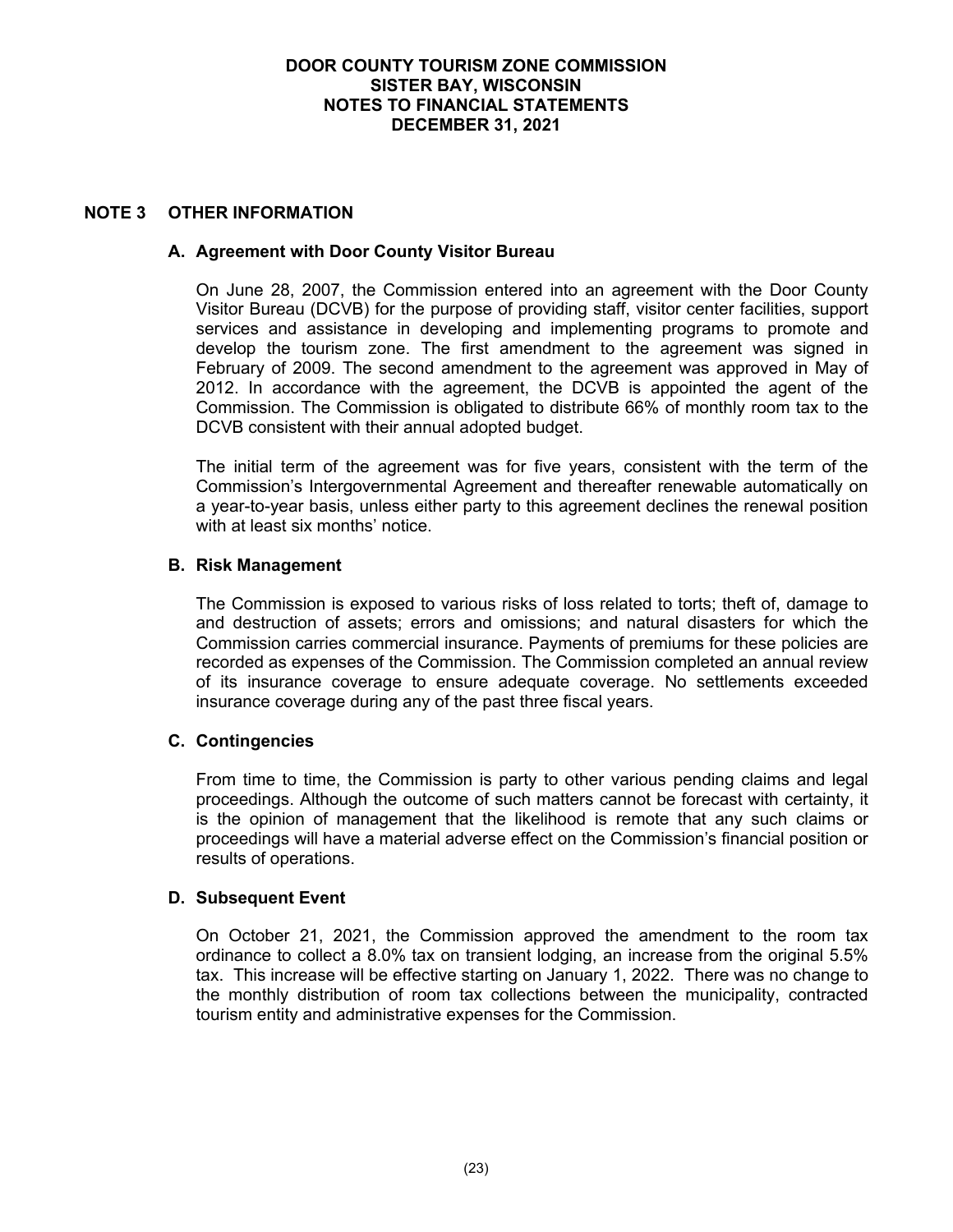**REQUIRED SUPPLEMENTARY INFORMATION**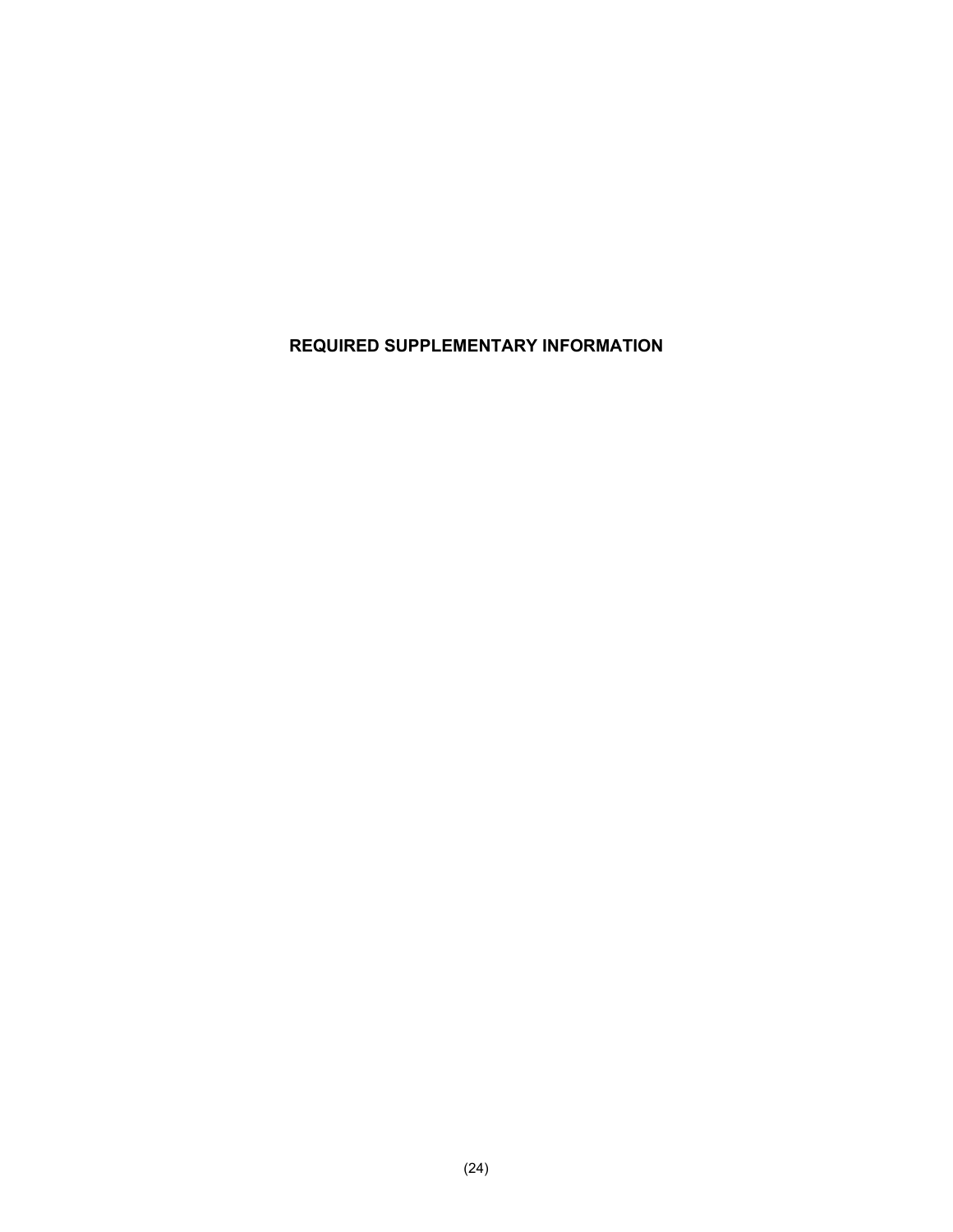### **DOOR COUNTY TOURISM ZONE COMMISSION SISTER BAY, WISCONSIN SCHEDULE OF PROPORTIONATE SHARE OF THE NET PENSION LIABILITY (ASSET) WISCONSIN RETIREMENT SYSTEM LAST 10 FISCAL YEARS**

| Measurment<br>Period<br>Year Ending          | Proportion of<br>the Net Pension<br>Liability (Asset)    | Proportionate<br>Share of the<br>Net Pension<br>Liability (Asset) | Covered<br>Payroll                         | Proportionate<br>Share of the Net<br><b>Pension Liability</b><br>(Asset) as a<br>Percentage of<br><b>Covered Payroll</b> | Plan Fiduciary<br>Net Position as a<br>Percentage of the<br><b>Total Pension</b><br>Liability (Asset) |
|----------------------------------------------|----------------------------------------------------------|-------------------------------------------------------------------|--------------------------------------------|--------------------------------------------------------------------------------------------------------------------------|-------------------------------------------------------------------------------------------------------|
| 12/31/17<br>12/31/18<br>12/31/19<br>12/31/20 | 0.00014356%<br>0.00025655%<br>0.00028677%<br>0.00035595% | \$<br>(4,262)<br>9,127<br>(9,246)<br>22,222                       | \$<br>20,617<br>55,500<br>57,050<br>58.600 | 20.67%<br>16.45%<br>$-16.21\%$<br>37.92%                                                                                 | 102.93%<br>96.45%<br>102.96%<br>10526.00%                                                             |

### **SCHEDULE OF CONTRIBUTIONS WISCONSIN RETIREMENT SYSTEM LAST 10 FISCAL YEARS**

| Fiscal<br>Year Ending | Contractually<br>Required<br>Contributions | Contributions in<br>Relation to the<br>Contractually<br>Required<br>Contributions |       | Contribution<br>Deficiency<br>(Excess) | Covered<br>Payroll<br>(Fiscal Year) | Contributions<br>as a Percentage<br>of Covered<br>Payroll |  |  |
|-----------------------|--------------------------------------------|-----------------------------------------------------------------------------------|-------|----------------------------------------|-------------------------------------|-----------------------------------------------------------|--|--|
| 12/31/17              | \$<br>1.402                                | \$                                                                                | 1,402 | \$<br>$\blacksquare$                   | \$<br>20.617                        | 6.80%                                                     |  |  |
| 12/31/18              | 3.718                                      |                                                                                   | 3,718 | $\overline{\phantom{0}}$               | 55,500                              | 6.70%                                                     |  |  |
| 12/31/19              | 3,737                                      |                                                                                   | 3.737 | $\overline{\phantom{0}}$               | 57,050                              | 6.55%                                                     |  |  |
| 12/31/20              | 3,956                                      |                                                                                   | 3,956 | $\overline{\phantom{0}}$               | 58,600                              | 6.75%                                                     |  |  |
| 12/31/21              | 4,452                                      |                                                                                   | 4,452 |                                        | 64,958                              | 6.85%                                                     |  |  |

#### **NOTES TO REQUIRED SUPPLEMENTARY INFORMATION**

*Changes of benefit terms* . There were no changes of benefit terms for any participating employer in WRS.

Changes of assumptions. No significant change in assumptions were noted from the prior year.

The Commission is required to present the last ten fiscal years of data; however accounting standards allow the presentation of as many years as are available until ten fiscal years are presented.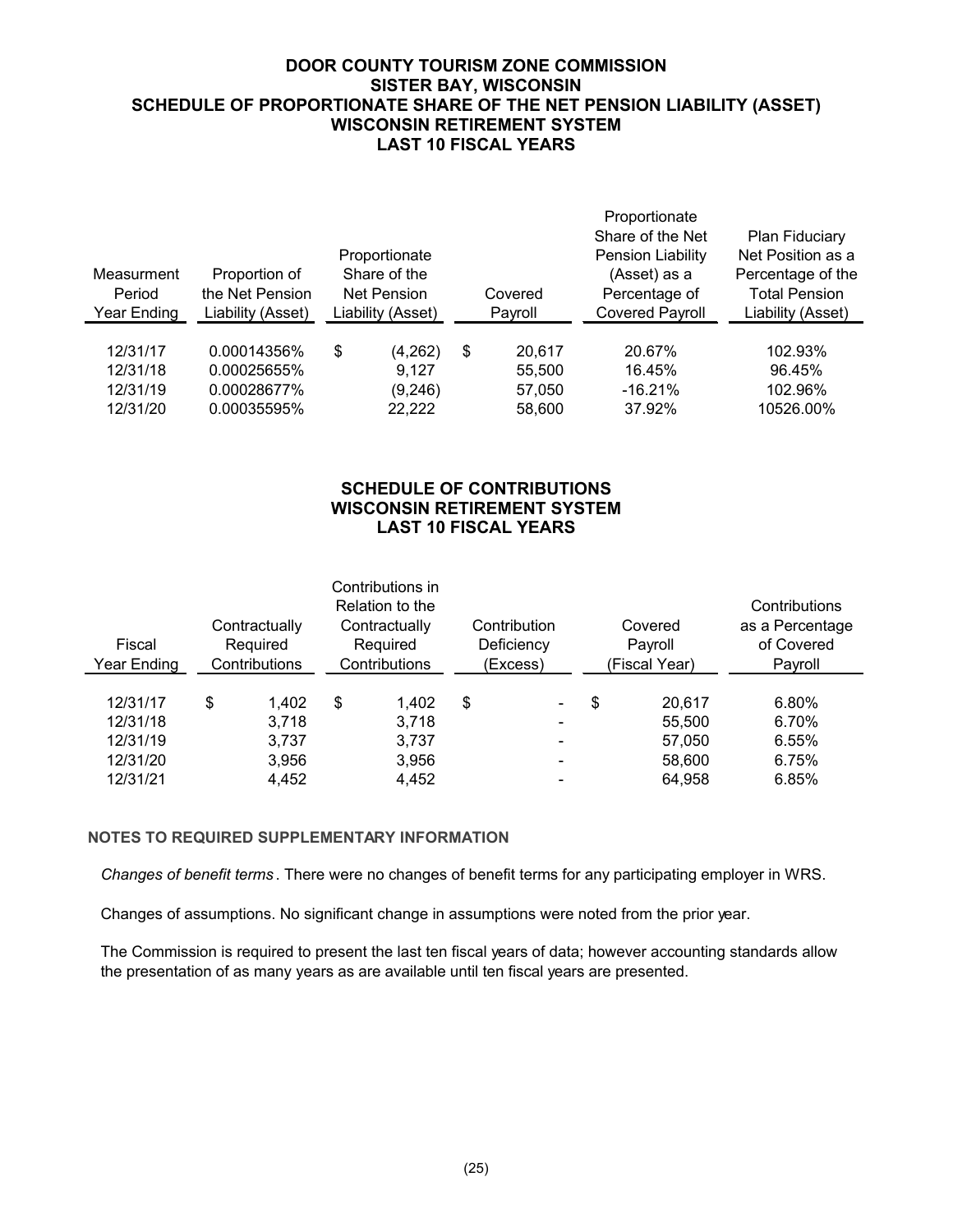# **SUPPLEMENTARY INFORMATION**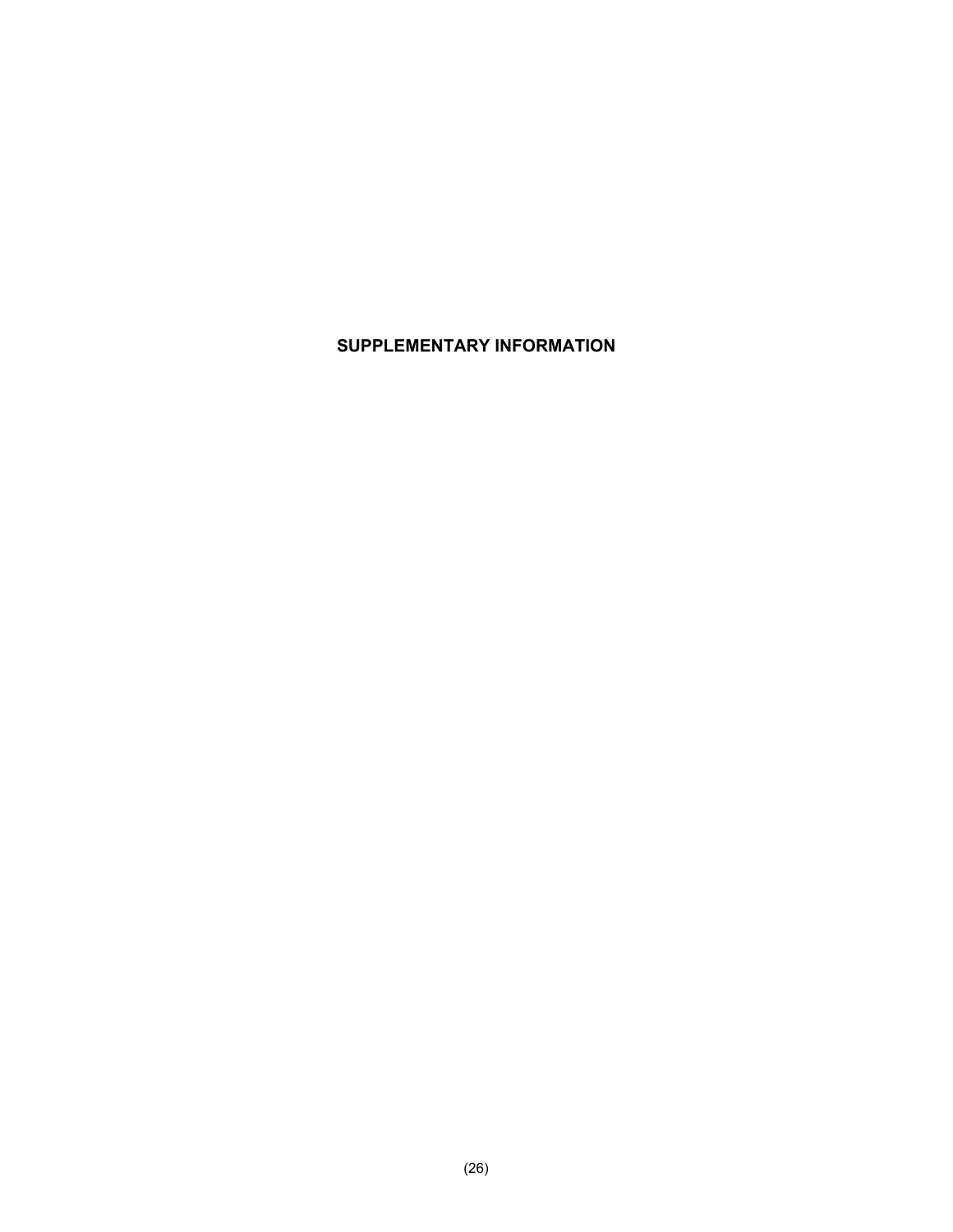### **DOOR COUNTY TOURISM ZONE COMMISSION SISTER BAY, WISCONSIN SCHEDULE OF ROOM TAX REVENUE BY MUNICIPALITY YEARS ENDED DECEMBER 31, 2021, 2020, 2019, 2018, AND 2017**

|                          | 2021          | 2020          | 2019 |           | 2018 |           | 2017 |           |
|--------------------------|---------------|---------------|------|-----------|------|-----------|------|-----------|
| <b>MUNICIPALITY</b>      |               |               |      |           |      |           |      |           |
| City of Sturgeon Bay     | \$<br>928,101 | \$<br>567,396 | \$   | 675,400   | \$   | 646,494   | \$   | 639,604   |
| Village of Egg Harbor    | 569,907       | 389,592       |      | 456,360   |      | 428,686   |      | 419,627   |
| Village of Ephraim       | 832,686       | 557,426       |      | 621,376   |      | 603,597   |      | 567,201   |
| Village of Sister Bay    | 986,432       | 585,155       |      | 654,702   |      | 607,588   |      | 584,855   |
| Town of Baileys Harbor   | 591,279       | 391,679       |      | 392,061   |      | 370,552   |      | 347,880   |
| Town of Brussels         |               |               |      |           |      |           |      |           |
| Town of Clay Banks       | 11,341        | 7,108         |      | 4,342     |      | 6,009     |      | 5,931     |
| Town of Egg Harbor       | 659,413       | 413,489       |      | 468,388   |      | 441,745   |      | 401,485   |
| Town of Forestville      | 2,448         | 16            |      | 618       |      | 390       |      | 197       |
| Town of Gardner          | 67,819        | 44,248        |      | 40,218    |      | 36,483    |      | 34,129    |
| <b>Town of Gibraltar</b> | 999,678       | 708,070       |      | 767,236   |      | 733,021   |      | 708,336   |
| Town of Jacksonport      | 173,279       | 128,119       |      | 104,089   |      | 96,810    |      | 92,832    |
| Town of Liberty Grove    | 551,048       | 352,495       |      | 355,937   |      | 356,367   |      | 321,833   |
| Town of Nasewaupee       | 203,009       | 132,816       |      | 118,357   |      | 104,257   |      | 103,726   |
| Town of Sevastopol       | 475,972       | 341,590       |      | 339,650   |      | 334,449   |      | 322,325   |
| Town of Sturgeon Bay     | 69,180        | 56,098        |      | 42,718    |      | 37,806    |      | 29,416    |
| Town of Union            | 22,287        | 13,225        |      | 5,756     |      | 3,902     |      | 1,862     |
| Town of Washington       | 135,518       | 93,295        |      | 92,509    |      | 84,055    |      | 79,408    |
| Total                    | 7,279,397     | 4,781,817     | \$.  | 5,139,717 | S    | 4,892,211 | S    | 4,660,647 |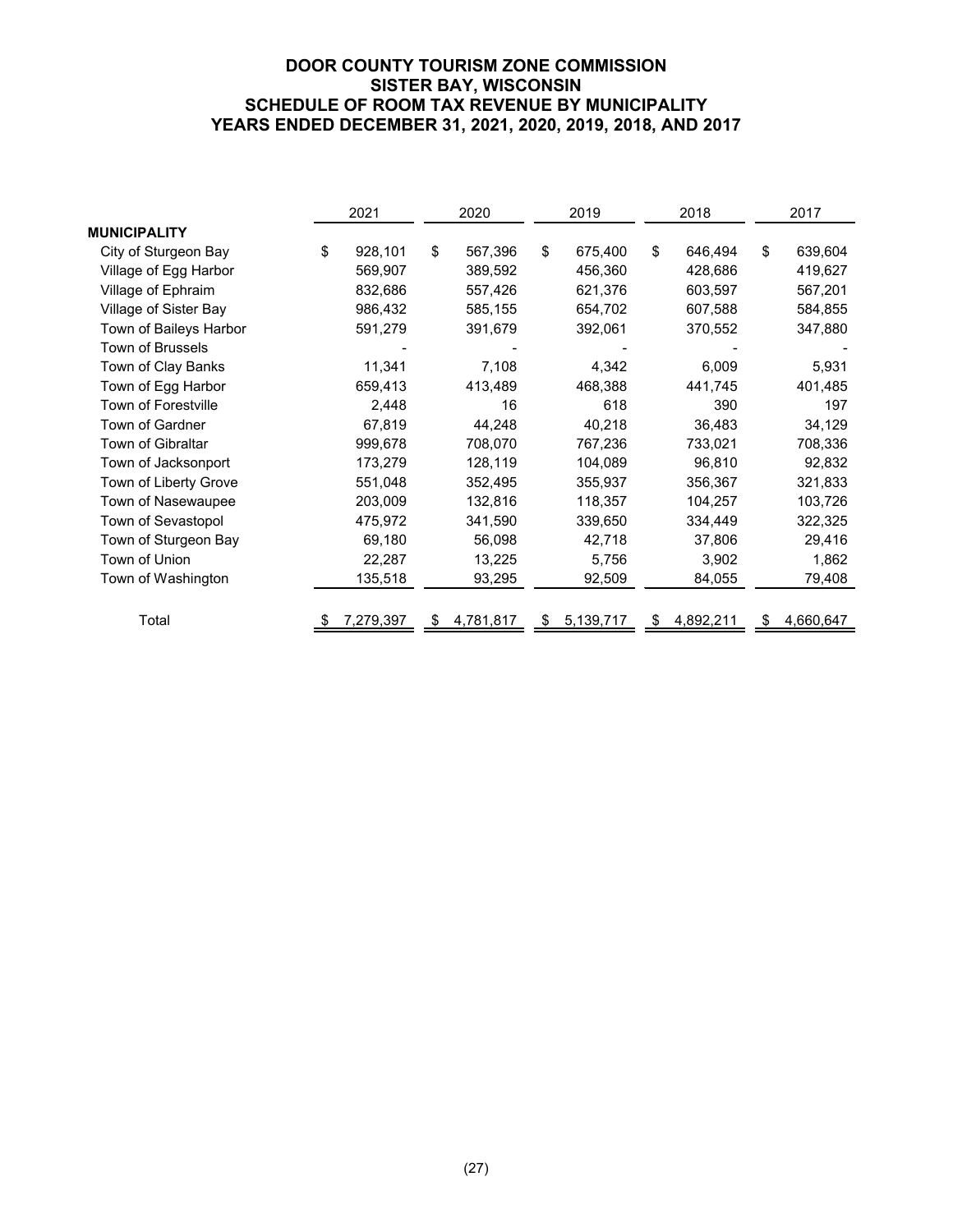# **ADDITIONAL INDEPENDENT AUDITORS' REPORT FOR FINANCIAL STATEMENTS**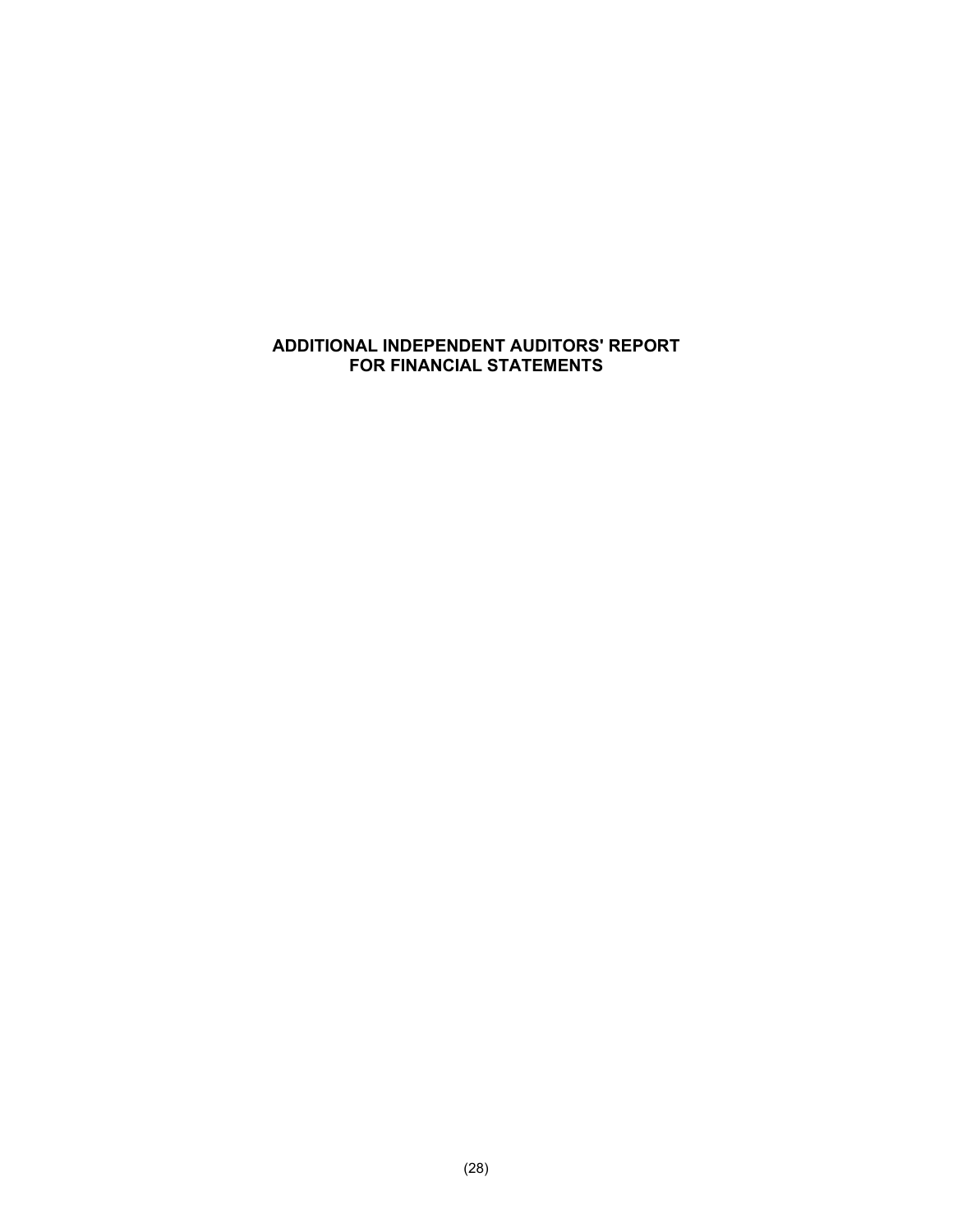

### **INDEPENDENT AUDITORS' REPORT ON INTERNAL CONTROL OVER FINANCIAL REPORTING AND ON COMPLIANCE AND OTHER MATTERS BASED ON AN AUDIT OF FINANCIAL STATEMENTS PERFORMED IN ACCORDANCE WITH GOVERNMENT AUDITING STANDARDS**

To the Commissioners Door County Tourism Zone Commission Sister Bay, Wisconsin

We have audited, in accordance with the auditing standards generally accepted in the United States of America and the standards applicable to financial audits contained in *Government Auditing Standards* issued by the Comptroller General of the United States, the business-type activities and fiduciary activities of the Door County Tourism Zone Commission, Sister Bay, Wisconsin, (the Commission) as of and for the year ended December 31, 2021, and the related notes to the financial statements, which collectively comprise the Commission's financial statements, and have issued our report thereon dated May 3, 2022.

### **Report on Internal Control Over Financial Reporting**

In planning and performing our audit of the financial statements, we considered the Commission's internal control over financial reporting (internal control) as a basis for designing audit procedures that are appropriate in the circumstances for the purpose of expressing our opinions on the financial statements, but not for the purpose of expressing an opinion on the effectiveness of the Commission's internal control. Accordingly, we do not express an opinion on the effectiveness of the Commission's internal control.

A deficiency in internal control exists when the design or operation of a control does not allow management or employees, in the normal course of performing their assigned functions, to prevent, or detect and correct, misstatements on a timely basis. A material weakness is a deficiency, or combination of deficiencies, in internal control, such that there is a reasonable possibility that a material misstatement of the Commission's financial statements will not be prevented, or detected and corrected on a timely basis. A significant deficiency is a deficiency, or a combination of deficiencies, in internal control that is less severe than a material weakness, yet important enough to merit attention by those charged with governance.

Our consideration of internal control was for the limited purpose described in the first paragraph of this section and was not designed to identify all deficiencies in internal control that might be material weaknesses or significant deficiencies. Given these limitations, during our audit we did not identify any deficiencies in internal control that we consider to be material weaknesses. However, material weaknesses or significant deficiencies may exist that were not identified.



CLA is an independent member of Nexia International, a leading, global network of independent accounting and consulting firms. See nexia.com/member-firm-disclaimer for details.